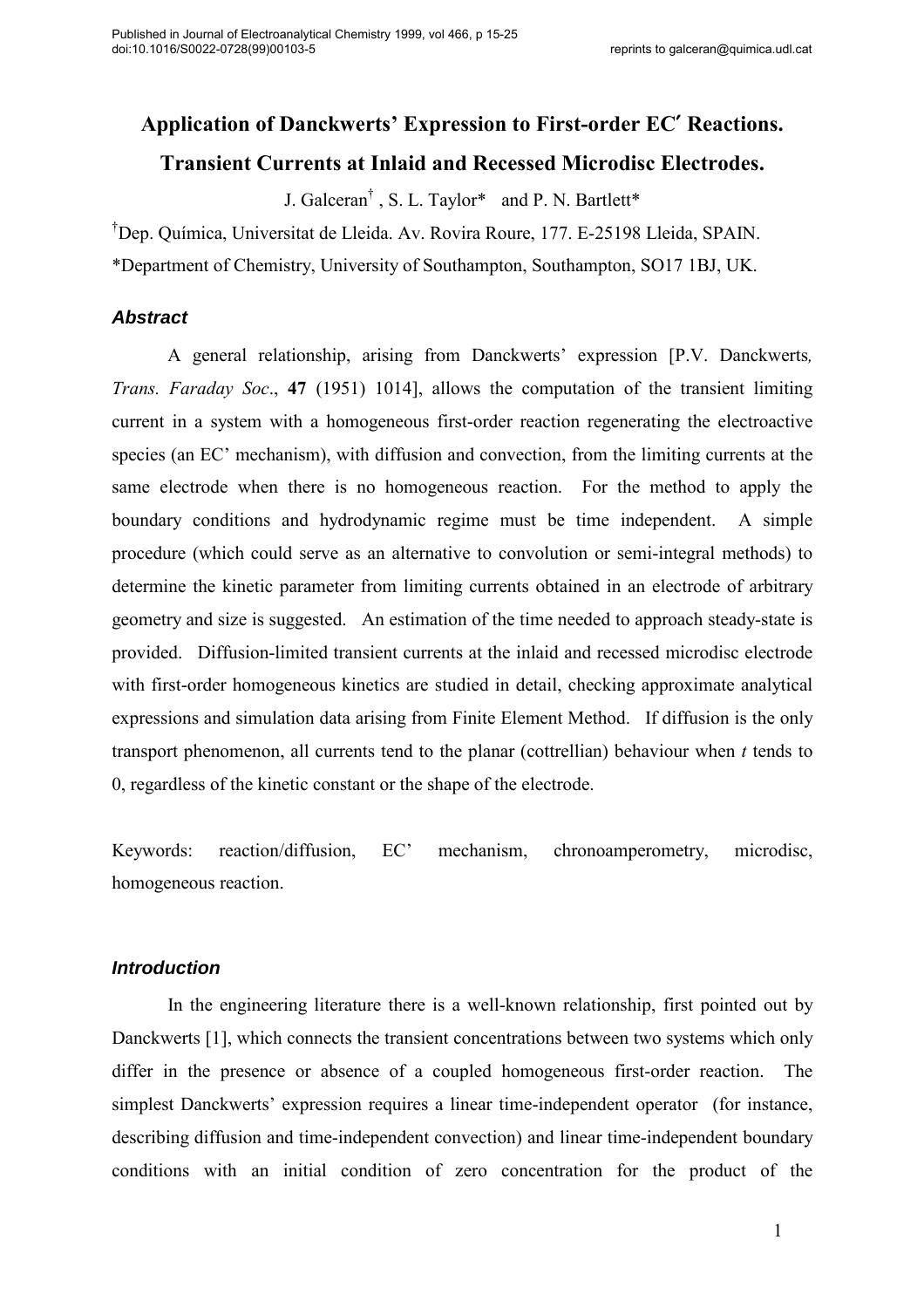electrochemical reaction [2,3]. Several extensions of Danckwerts' expression allow the inclusion of non-zero initial concentration conditions for the product of the electrochemical reaction [4,5], time-dependent boundary conditions [6,7] and a time-dependent velocity field [6,8] at the expense of the loss of some of the simplicity of the expression.

 Among the many mechanisms described in electrochemistry, the EC' mechanism in which an electroactive species is regenerated by a first order homogeneous reaction [9-11], can – under certain circumstances - be treated using Danckwerts' relationship. To our knowledge, Danckwerts' expression has not been exploited in electrochemistry, except for the relation between concentrations in one-dimensional diffusion [12]. We believe that the extension of Danckwerts' expression could prove useful in the study of some EC' problems. The first order EC' scheme arises, for instance, in the particularly interesting case of an enzyme system, when there is high substrate concentration and low mediator concentration so that the conditions for pseudo first order reaction in solution are met. One existing method for determining the homogeneous kinetic parameter is to use convolution functions [13].

Inlaid disc electrodes are very often used in studies of the EC' mechanism, due to the ease of fabrication of the electrode. In this context, the EC' mechanism has previously been studied theoretically, mainly in steady-state, both analytically [14-17] and through numerical simulation [11,18-20]. More recently, the need to consider the behaviour at recessed microdisc electrodes has arisen due to the increasing application of microdisc arrays fabricated by photolithographic techniques, where the microdisc is slightly recessed beneath the overlying insulating resist. An understanding of the behaviour of such systems could lead to improved methods of measurement and analysis.

 An accurate model for the transient response can help in the selection of the appropriate experimental time window. If cyclic voltammetry is to be used at the microdisc electrode, then a description of the history of the flux response is important in the selection of appropriate scan rates for the measurement. More generally, a transient simulation model is essential for any model incorporating time variable boundary conditions.

 In this paper we first present a derivation of Danckwerts' expression by application of Laplace transform to the linear operator arising from the Nernst-Planck continuity equation. A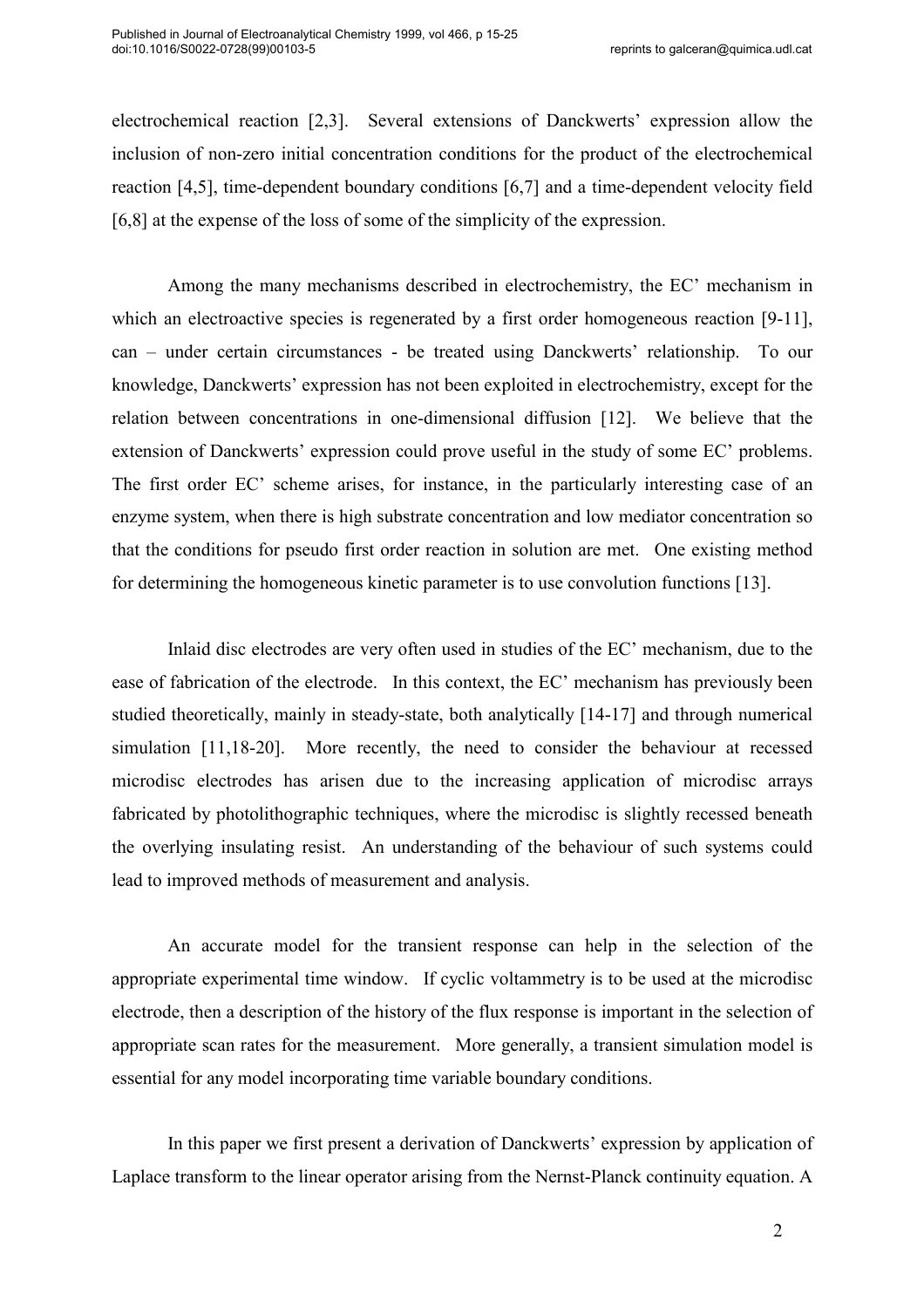relationship, parallel to Danckwerts' expression and relating transient limiting currents, is presented for a case involving diffusion and time-independent convection. We suggest a procedure for determining the kinetic constants from measurements of the transient currents. In section 2, we deal with the inlaid disc electrode, comparing simulation results and several analytical approximations. In section 3, we follow the same development as in section 2, but now turning our attention towards the recessed disc. In section 4, we show that the initial behaviour of the EC' limiting current transient is cottrellian at any electrode when only diffusion is present.

# **1. First-order EC**′ **process**

## 1.1 Relationship between transient concentrations

The general scheme for the catalytic regeneration of a species A is:

 $A \pm n_e e^- \rightarrow B$ 

# $B + Z \longrightarrow A + Y$

where Z and Y are electroinactive species and  $n_e$  is the number of electrons exchanged. In general this process exhibits second-order kinetics, but may be forced into a pseudo first order situation by making the amount of Z sufficiently large so that its concentration does not change appreciably in time or space in the course of the experiment.

 Considering B to be dilute enough, so that activities can be approximated by concentrations, in an incompressible solution where electroneutrality is preserved and there is no migration, the Nernst-Planck equation can be written [21]

$$
D_{\rm B}\nabla^2 c_{\rm B} - \mathbf{v} \cdot \nabla c_{\rm B} - k_{\rm f} \quad c_{\rm B} = \frac{\partial c_{\rm B}}{\partial t} \tag{1}
$$

where  $D_B$  is the diffusion coefficient,  $\nabla c_B$  the gradient of the concentration, v the velocity field and  $k_f$  the pseudo-first order kinetic constant ( $k_f = k_2 c_Z$ ).

If, to simplify the notation, we define the linear operator  $\blacksquare$ 

$$
\mathbf{L}[c] \equiv D_{\rm B} \nabla^2 c - \mathbf{v} \cdot \nabla c \tag{2}
$$

we can re-write the continuity equation (1) as :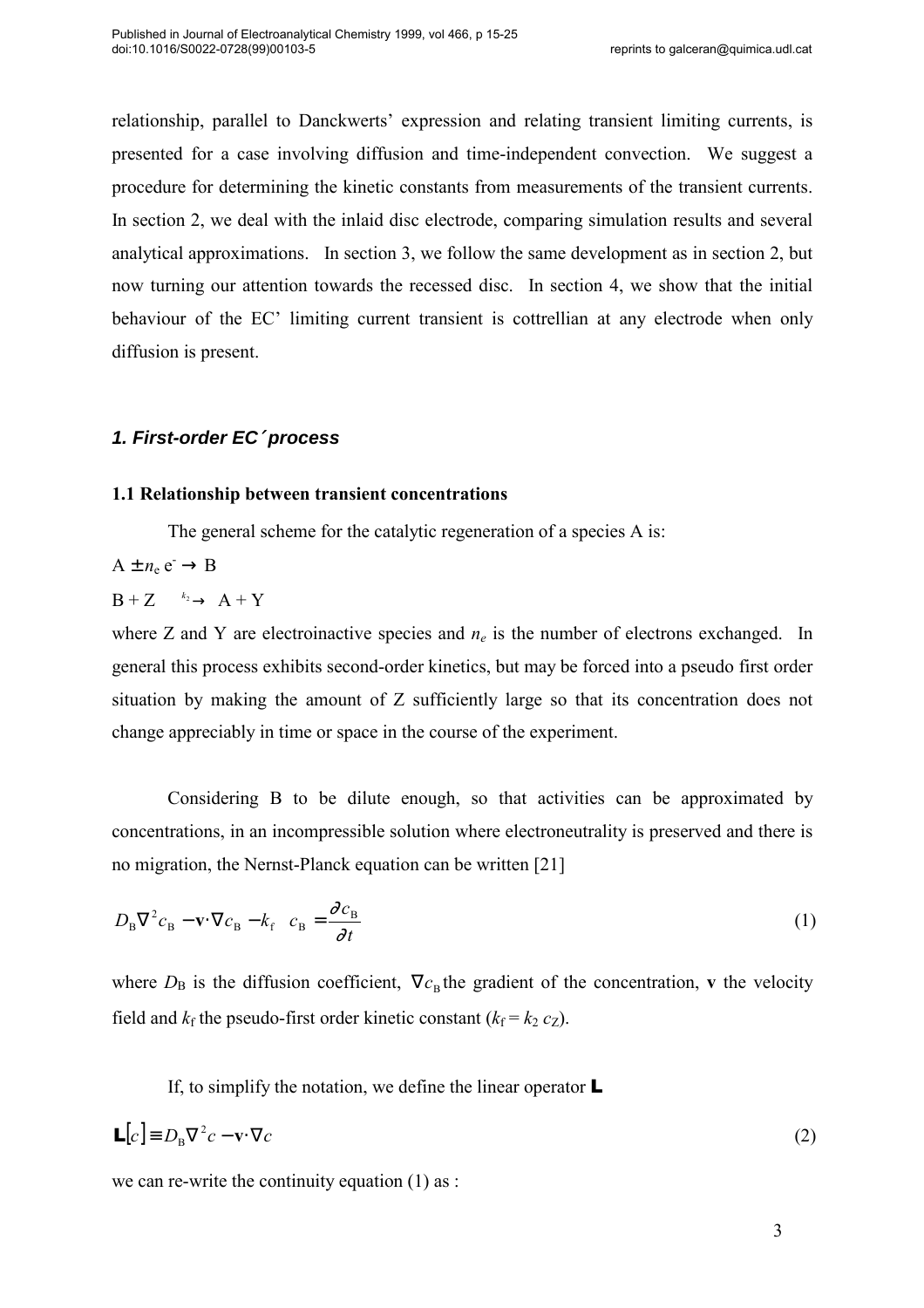$$
\mathbf{L}[c_{\mathrm{B}}] - k_{\mathrm{f}} \ c_{\mathrm{B}} = \frac{\partial c_{\mathrm{B}}}{\partial t} \tag{3}
$$

We assume that  $\mathbf{L}$  is time-independent, which implies taking the field v also as time independent (although it can be dependent on the spatial coordinates) [4,5]. As initial condition we assume that B is initially absent from the solution so that:

$$
c_{\rm B} = 0 \qquad t = 0 \tag{4}
$$

 The solution is bounded by several surfaces at finite or infinite distances. We require that the boundary conditions on these surfaces are linear functions of the concentration  $c_B$  or any of its derivatives and also that these expressions do not vary with time. Thus,

$$
f_1 \frac{\partial c_\text{B}}{\partial n} + f_2 c_\text{B} = f_3 \quad t > 0 \tag{5}
$$

where the derivative is computed normal to the surface and  $f_1$ ,  $f_2$  and  $f_3$  (which are real numbers) can depend on the spatial coordinates, but are independent of time. For instance, the boundary condition  $c_B = c_B^*$  at the electrode surface, would be embraced by (5) taking  $f_I$  $= 0, f_2 = 1$  and  $f_3 = c_B^*$ . An insulating boundary can be embraced by (5) by taking  $f_2$  and  $f_3$ equal to 0. A Dirichlet surface (e.g. bulk conditions at infinity or positive feedback at a boundary as in a scanning electrochemical microscopy experiment [22]) is achieved by making  $f_l$  equal to 0.

The Laplace transform of equation (3) is

$$
\mathbf{L}\left[\overline{c}_{\mathrm{B}}\right] = \left(k_{\mathrm{f}} + s\right)\overline{c}_{\mathrm{B}}
$$
\n<sup>(6)</sup>

(where the overbar denotes the Laplace transform of the function), and the boundary condition (5) becomes

$$
f_1 \frac{\partial \bar{c}_B}{\partial n} + f_2 \bar{c}_B = \frac{f_3}{s} \tag{7}
$$

If  $\overline{c}_{\text{B}}$  is the solution of (6) fulfilling the boundary condition (7), the product  $f_4$   $\overline{c}_{\text{B}}$ (where  $f_4$  is a non-zero real constant) will also satisfy the differential equation (6), because (6)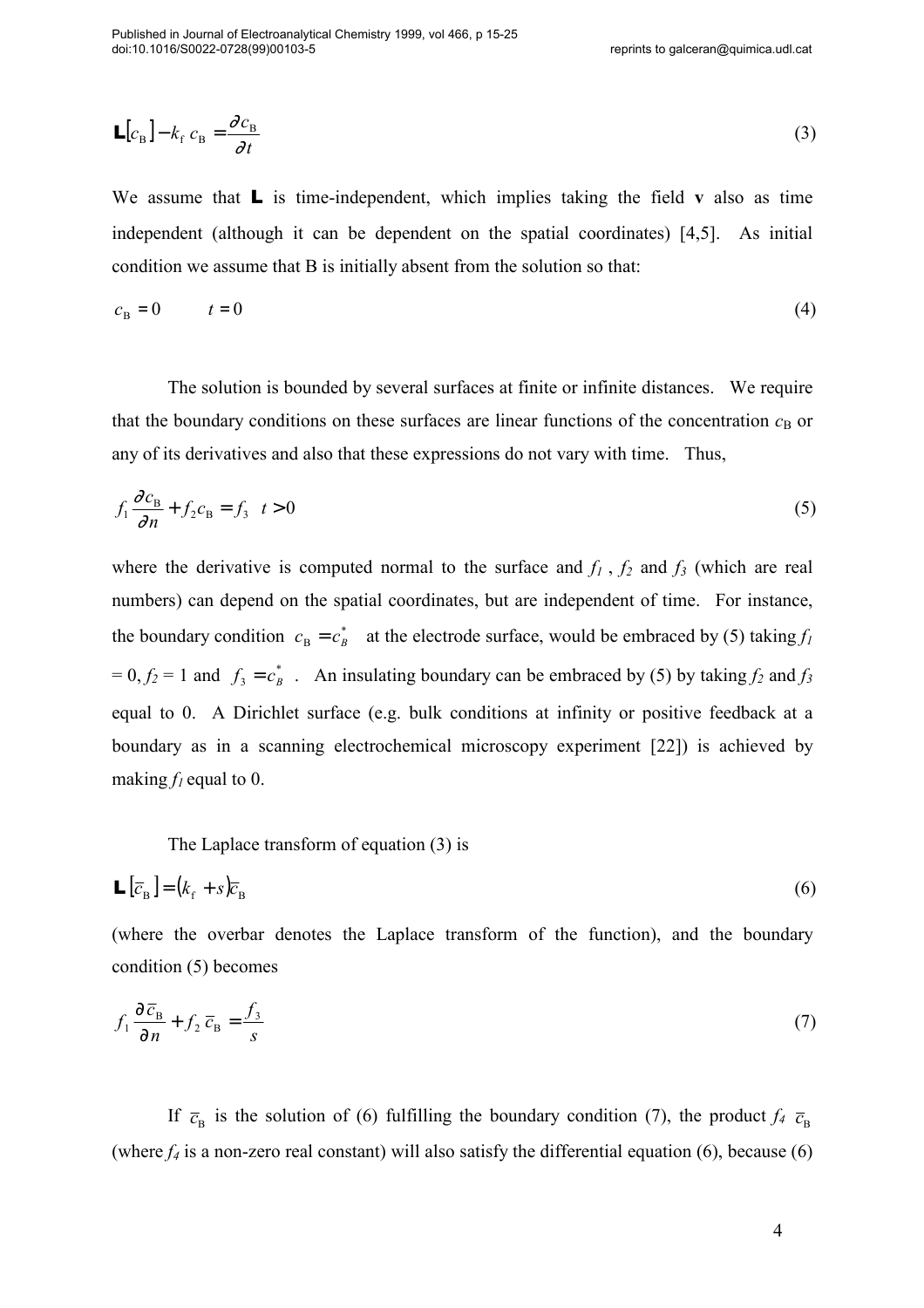is homogeneous and linear. Then on inserting  $f_4$   $\bar{c}_B$  into equation (7) we obtain  $f_4 f_3$  /s on the righthand side because the boundary condition is also linear. This argument, which follows Lightfoot [4], indicates that the term  $f_3$  /s in the boundary condition is the appropriate multiplying factor in the solution of the differential equation. In effect,  $f_3$  /s "scales" the solution.

 Now, we turn our attention towards the related, but simpler problem in which all the conditions of the experiment are identical except that there is now no coupled homogeneous reaction. To discriminate this new problem from the original one, we will label this case with a superscript 0. The differential equation, corresponding to (3), is

$$
\mathbf{L}\left[c_{\mathrm{B}}^{0}\right] = \frac{\partial c_{\mathrm{B}}^{0}}{\partial t} \tag{8}
$$

which upon Laplace transformation yields

$$
\mathbf{L} \left[ \overline{c}_{\mathbf{B}}^0 \right] = s \overline{c}_{\mathbf{B}}^0 \tag{9}
$$

with the same boundary conditions, equation (5), as before, that is

$$
f_1 \frac{\partial \bar{c}_B^0}{\partial n} + f_2 \bar{c}_B^0 = \frac{f_3}{s}
$$
 (10)

 The analogy between the two linear differential equations (6) and (9) can be enhanced by introducing

$$
p \equiv k_f + s \tag{11}
$$

and re-writing (6) as

$$
\mathbf{L}\left[\bar{c}_{\mathrm{B}}\right] = p\,\bar{c}_{\mathrm{B}}\tag{12}
$$

where, for both differential equations (9) and (12),  $p$  and  $s$  are just constant non-zero real parameters. Hence, both differential equations are identical except for the labelling of their parameters. Regarding the boundary conditions, (7) can be re-written as

$$
f_1 \frac{\partial \overline{c}_{\text{B}}}{\partial n} + f_2 \overline{c}_{\text{B}} = \frac{f_3}{p} \left( \frac{p}{p - k_f} \right) \tag{13}
$$

which simply "re-scales" the condition that (10) imposes on (9) by a factor  $p/(p-k_f) = (k_f+s)/s$ . Thus the solutions are related through: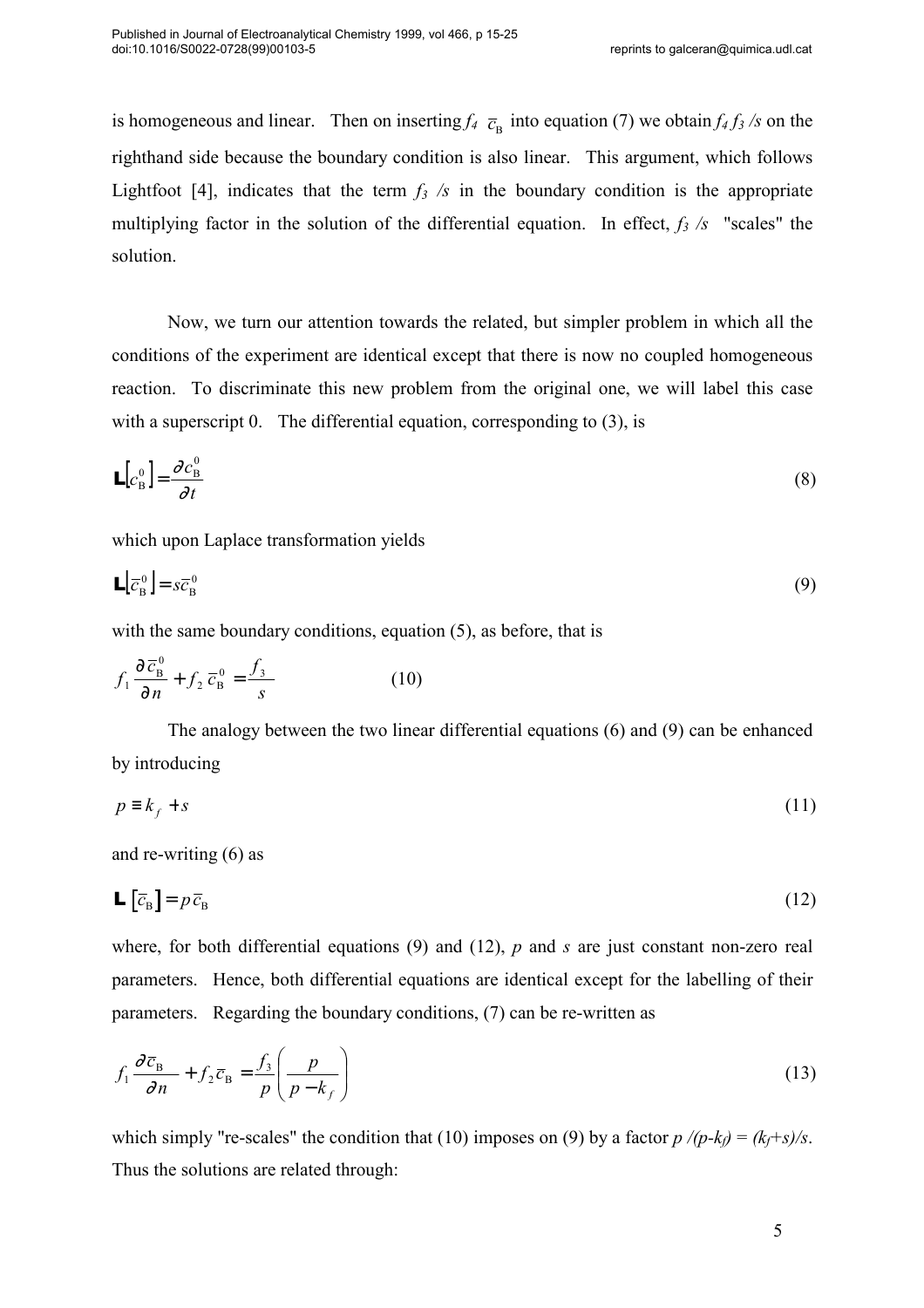$$
\overline{c}_{B}(s) = \frac{k_{f} + s}{s} \overline{c}_{B}^{0}(k_{f} + s) = \frac{k_{f}}{s} \overline{c}_{B}^{0}(k_{f} + s) + \overline{c}_{B}^{0}(k_{f} + s)
$$
\n(14)

which upon back-transformation (using the shift theorem) yields Danckwerts' relationship between the normalised concentrations for both problems

$$
c_{\rm B}(t) = k_{\rm f} \int_0^t e^{-k_{\rm f} u} c_{\rm B}^0(u) \, \mathrm{d}u + e^{-k_{\rm f} t} c_{\rm B}^0(t) \tag{15}
$$

 Danckwerts' expression makes no assumptions about the particular size or electrode geometry. Thus, equation (15) can be used for micro- or macroelectrodes, planar electrodes (band, elliptic, irregular, etc.) or other three dimensional shapes (spherical, oblate, cylindrical, conical, or irregular) and for individual electrodes or for arrays of electrodes.

 Regarding the initial condition, Danckwerts' expression (15) holds provided that the initial concentration of the product of the electrode reaction B is zero, but it can be extended for other initial concentrations by adding an additional term[4,5]. The inclusion of the migration term in the Nernst-Planck equation (1) poses no problem to the linear operator L itself, but it is a problem for the realistic establishment of time independent boundary conditions compatible with (5). As a result we will present below the derivation of the relationship between currents without including migration. Experimentally this condition is met by conducting the experiments in the presence of an excess of an inert electrolyte.

#### 1.2 A relationship between the currents.

 Let us summarise the assumptions required to derive Danckwerts' relationship between concentrations (15) : i) a time-independent linear operator  $\bf{L}$  (see eqn. (2)), ii) zero initial concentration for B (see eqn. (4)) and iii) linear time-independent boundary conditions for  $c_{\rm B}$  (see eqn. (5)). For the practical use of Danckwerts' relationship in electrochemical problems, we consider the requirement iii) to be the most restrictive constraint.

 The diffusion limited condition is a particular case were equation (12) applies, given certain restrictions, and can be used to derive new and useful relationships for the current. We now analyse these restrictions. When the concentration of A is depleted to zero at the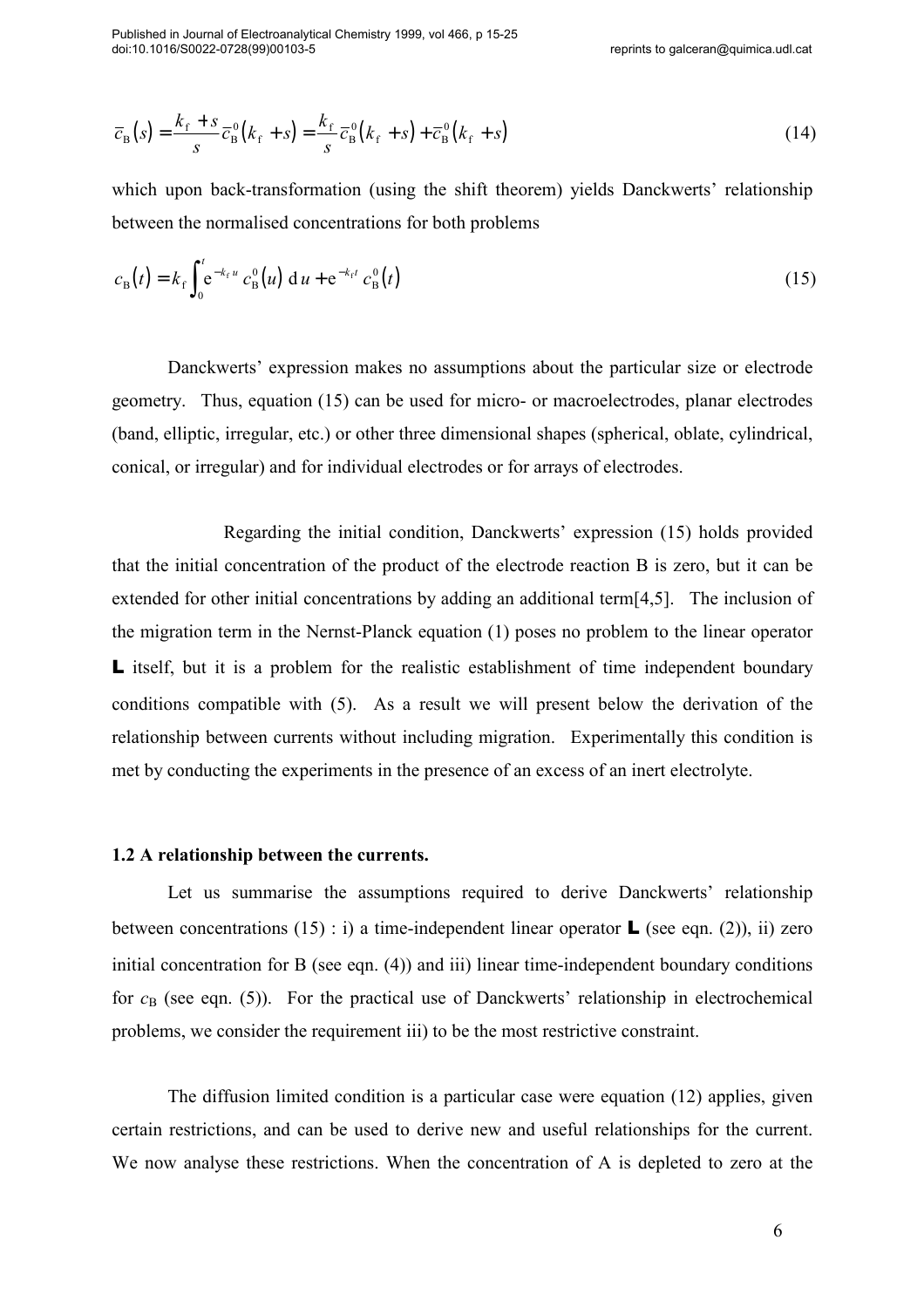electrode surface by the electrochemical reaction, one way of obtaining a time-independent boundary condition of the type in equation (5) for B is to assume: 1) that the operator  $\bf{L}$  is the same for both A and B, and 2) with the obvious exception of the conversion of A into B at the electrode surface, that A and B are confined within the solution (i.e. there is no net flux of A or B across the boundaries of the system considered, either by diffusion or by convection).

Unfortunately assumption 1) that the operator  $\bf{L}$  is identical for A and B imposes the restriction that the diffusion coefficients must be equal  $D_A = D_B$ .

A parallel expression to (3) for species A can, then, be written as

$$
\mathbf{L}[c_{\mathbf{A}}] + k_{\mathbf{f}} \quad c_{\mathbf{B}} = \frac{\partial c_{\mathbf{A}}}{\partial t} \tag{16}
$$

which, upon addition to  $(3)$ , yields

$$
\mathbf{L}[c_{A} + c_{B}] = \frac{\partial (c_{A} + c_{B})}{\partial t}
$$
 (17)

The initial condition according to equation (4) is that only A is present initially at a bulk concentration  $c_A^*$ . Condition 2) with  $D_A = D_B$ , implies that normal to any surface delimiting the system

$$
\nabla c_A = -\nabla c_B \tag{18}
$$

Given the previous boundary conditions, it follows that the solution to (17) is

$$
c_{A} + c_{B} = c_{A}^* \tag{19}
$$

When eqn. (19) holds, a time-independent boundary condition for B at the electrode surface is finally ensured for the diffusion limited case,

$$
c_{\rm B} = c_{\rm A}^* \tag{20}
$$

and Danckwerts' relationship (15) can be applied.

If the electroneutrality condition holds (and there is no migration)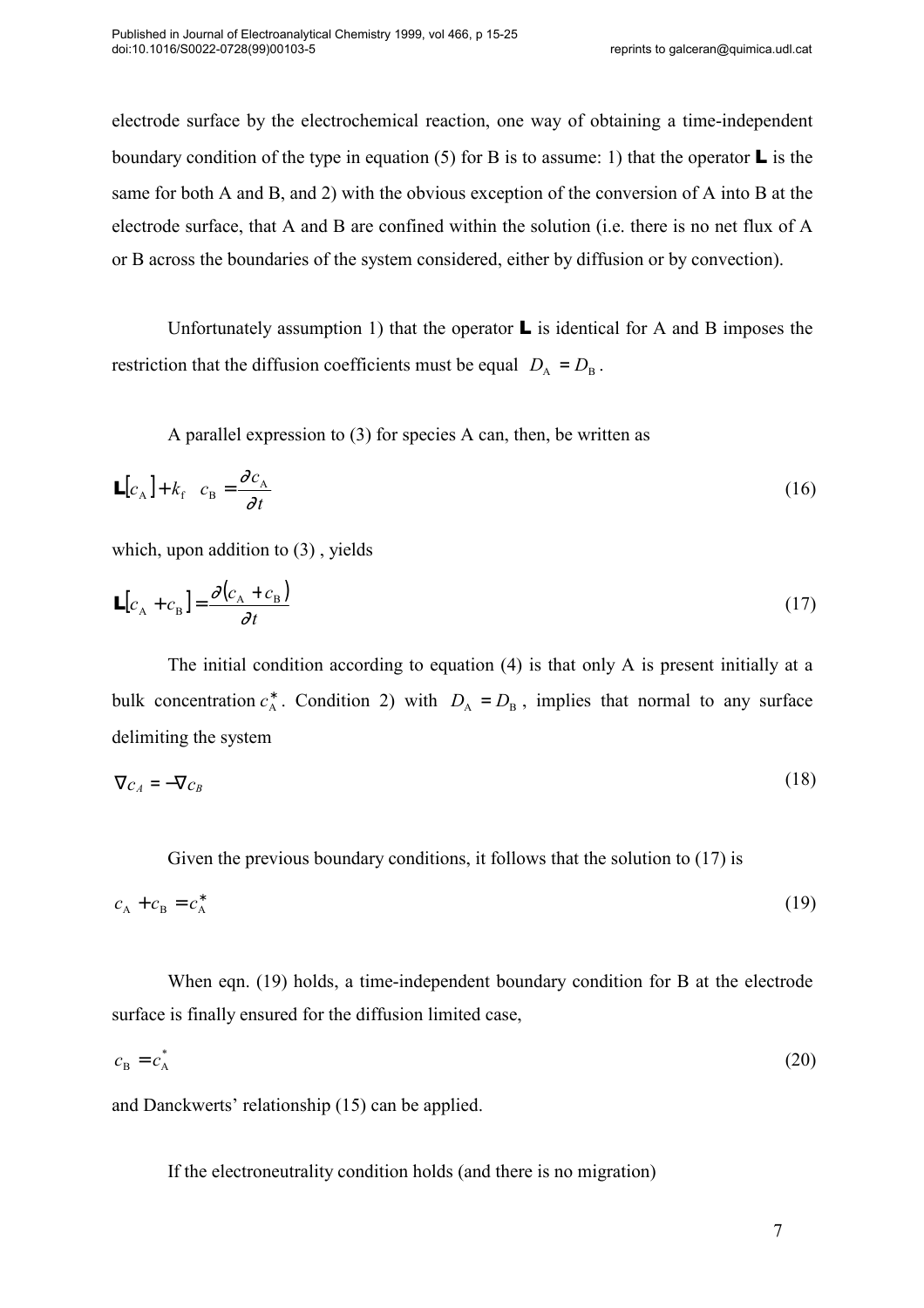$$
I = n F D_{\rm B} \int_A \nabla c_{\rm B} \tag{21}
$$

where integration of the concentration gradient extends over all of the electrode surface of area A. This is a linear relationship between concentration and current that allows the transformation of Danckwerts' relationship (15) into

$$
I(t) = k_f \int_0^t e^{-k_f u} I^0(u) du + e^{-k_f t} I^0(t)
$$
\n(22)

Equation (22) can be seen as a "shifting formula" from which we obtain  $I(t)$  from the current  $I^0(t)$  for the problem without homogeneous reaction. In most cases,  $I^0(t)$  can be found by performing the experiment with no reactant species  $Z$  in the solution. Eqn. (22) is similar to other convolution or semi-integral expressions [13,23-28] due to their common origin in the Laplace transform method, the main difference in our expression is that the current in the integrand of (22) corresponds to that from another experiment carried out without homogeneous reaction.

 The relationship given between the currents in equation (22), is wholly independent of the geometry or shape of the electrode and of the surrounding insulator. Thus the expression is appropriate, for instance, to negative feedback at a Scanning Electrochemical Microscope [29]. The condition ii) imposing no net flux of A or B through the system boundaries is satisfied by any system of finite volume (i.e. insulators and electrodes surrounding the solution), by semi-infinite diffusion, etc.

If an analytical expression (either exact or approximate) is available for  $I^0(t)$  for any given problem, then equation (22) can readily yield the analytical solution for the associated first order problem. This can be verified for one dimensional problems such as planar or stationary spherical electrodes, where the exact solutions for  $I^0(t)$  are known [30].

However, for most systems, analytical expressions for the transient current  $I^0(t)$  have not been found. If simulated or experimental data are available, equation (22) can also be applied by performing the integration numerically. This is demonstrated in sections 2 and 3 for inlaid and recessed disc electrodes respectively.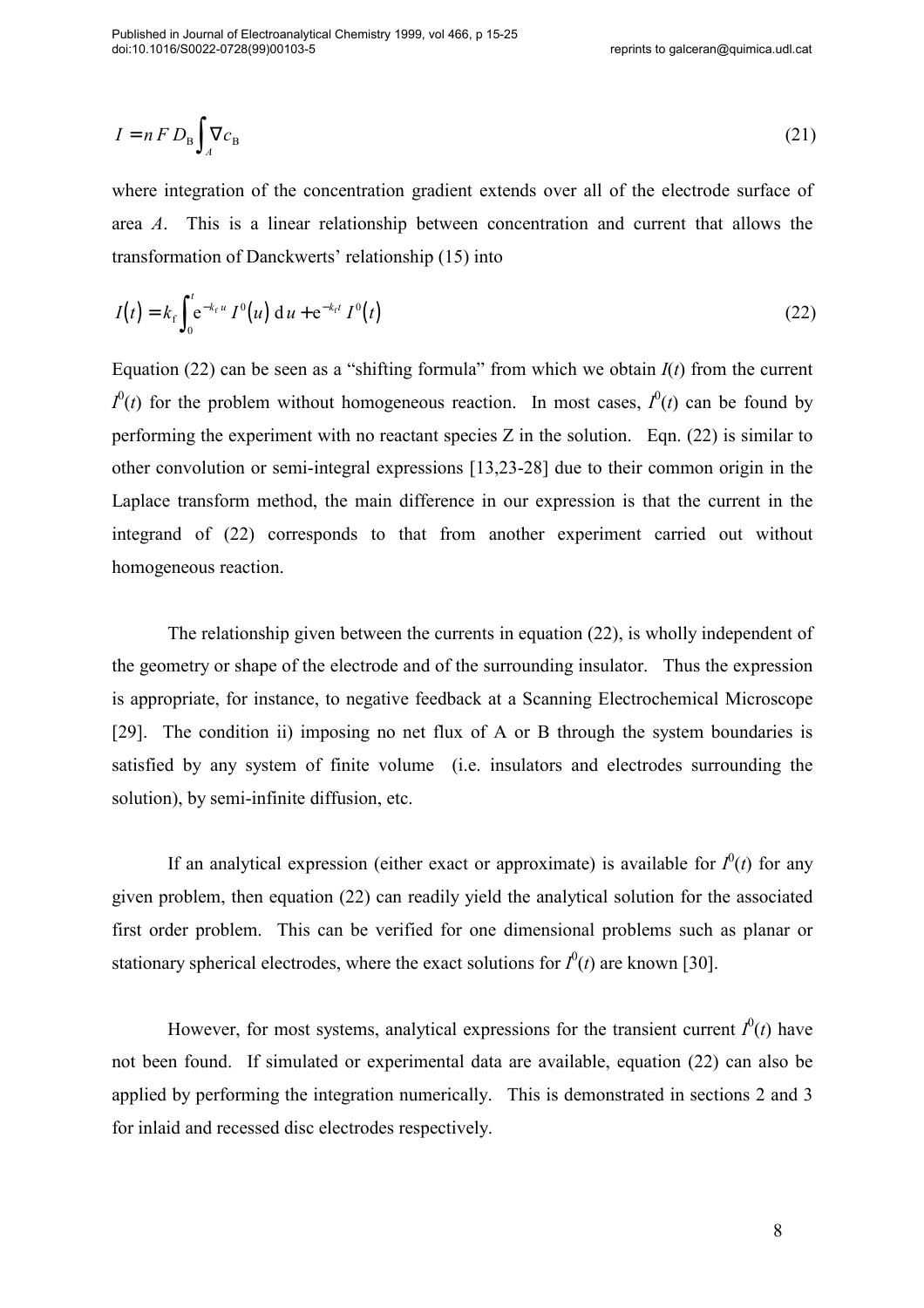## 1.3 Determination of the kinetic parameter

Differentiating equation (15) with respect to time, one obtains:

$$
\frac{\partial c_B}{\partial t} = e^{-k_f t} \frac{\partial c_B^0}{\partial \tau}
$$
 (23)

which means that, under the conditions for which eqn. (22) holds,

$$
\frac{dI(t)}{dt} = e^{-k_t t} \frac{dI^0(t)}{dt}
$$
 (24)

Equation (24) immediately suggests that one way of determining  $k_f$  is from the slope of a plot of  $\ln \left( \frac{d I^0/d}{d I^0} \right)$  $d$   $I/d$  a  $I^0/d t$  $I/\mathrm{d}\,t$  ,  $\int dI^0$ J  $\mathsf{I}$  $\backslash$ J | against  $t$ . As an example, data generated from the simulations described in section 2 (for the inlaid disc electrode) and section 3 (for the recessed disc electrode) have been plotted in Fig. 1 by taking

$$
\frac{dI^{0}/dt}{dI/dt} \approx \frac{I^{0}(t_{2}) - I^{0}(t_{1})}{I(t_{2}) - I(t_{1})} \equiv \frac{\Delta I^{0}}{\Delta I}
$$
\n(25)

Each value generated by (25) is plotted against the average time  $t = (t_1 + t_2)/2$  taken as its abscissa. This leads to a slope in the plot equal the kinetic constant  $k_f$ 

It can be seen in Fig. 1, that irrespective of the electrode (either inlaid or recessed), excellent agreement is found with the expected behaviour. Applying linear least squares regression to the data in the figure gives values of 9.87 s<sup>-1</sup> for the inlaid electrode and 9.96 s<sup>-1</sup> for the recessed electrode as compared to the values of  $k_f = 10 s^{-1}$  used in the simulation to generate the data. The error can be ascribed both to errors in the simulation procedure and to the approximation made in equation (25). More sophisticated ways of computing the quotient of the derivatives could be applied, but the simplest approximation given by (25) seems adequate provided that the time intervals are selected so that the experimental errors in  $\Delta I$  are not dominant and that the variation of the current over the time interval is not strongly non-linear. Obvious advantages of this method are its simplicity and its general applicability regardless the electrode and insulator(s) shapes and, for this specific mechanism, the method could be an alternative to the use of convolution functions[13].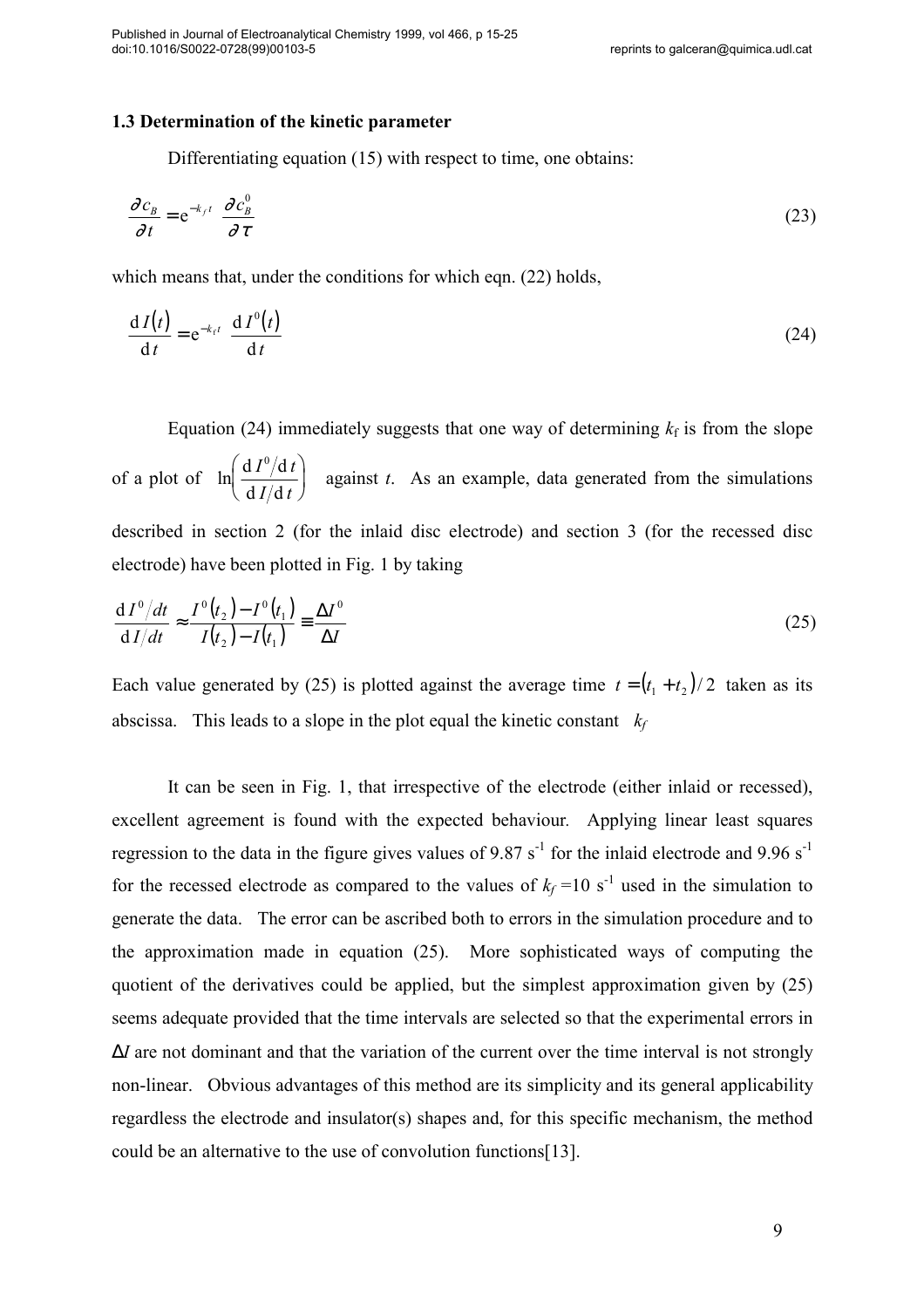#### 1.4 How long does it take to reach steady-state?

By letting  $t \rightarrow \infty$  in equation (22), one recovers [2,31]

$$
I_{\rm SS} = k_{\rm f} \int_0^{\infty} e^{-k_{\rm f} u} I^0(u) \, \mathrm{d}u \tag{26}
$$

which means that the steady state current in the kinetic problem may be seen as a Laplace transform of the transient problem without reaction. This result is also consistent with the intuitive idea that EC' system can (mathematically) reach steady state for any electrode and cell geometry, due to the non-zero value of the integral in equation (26). Thus, a steady-state is established at a planar electrode by the homogeneous chemical reaction but cannot be achieved when only diffusion is present.

A true steady-state can only be achieved at an infinite time. Nevertheless it can be useful to have an estimate of the time required to obtain a value of the (measured) transient current to be considered close enough to the (expected) steady-state value [32]. If  $\varepsilon$  denotes the fraction of error we are prepared to accept

$$
\varepsilon = \frac{I(t) - I_{SS}}{I_{SS}} = \frac{e^{-k_t t} I^0(t) - k_f \int_t^{\infty} e^{-k_t u} I^0(u) du}{I_{SS}} > \frac{e^{-k_t t} I^0(t)}{I_{SS}}
$$
(27)

where we have used equation (22) twice: once for a finite time and once for infinite time. It can be easily seen that ascribing a positive sign to the currents does not imply any loss of generality in (27). Thus, if  $I_{SS}$  and some values of  $I^0$  are known (or can be estimated), one can estimate the time  $t_{\epsilon}$  needed to be within the prescribed error from

$$
e^{-k_f t_{\varepsilon}} I^0(t_{\varepsilon}) = \varepsilon I_{SS}
$$
 (28)

## **2. The inlaid electrode**

We now move on to consider the application of these results to the inlaid microdisc electrode.

## 2.1 Mathematical formulation

The governing reaction-diffusion equation for species B in an axi-symmetrical problem (such as the inlaid or recessed disc) is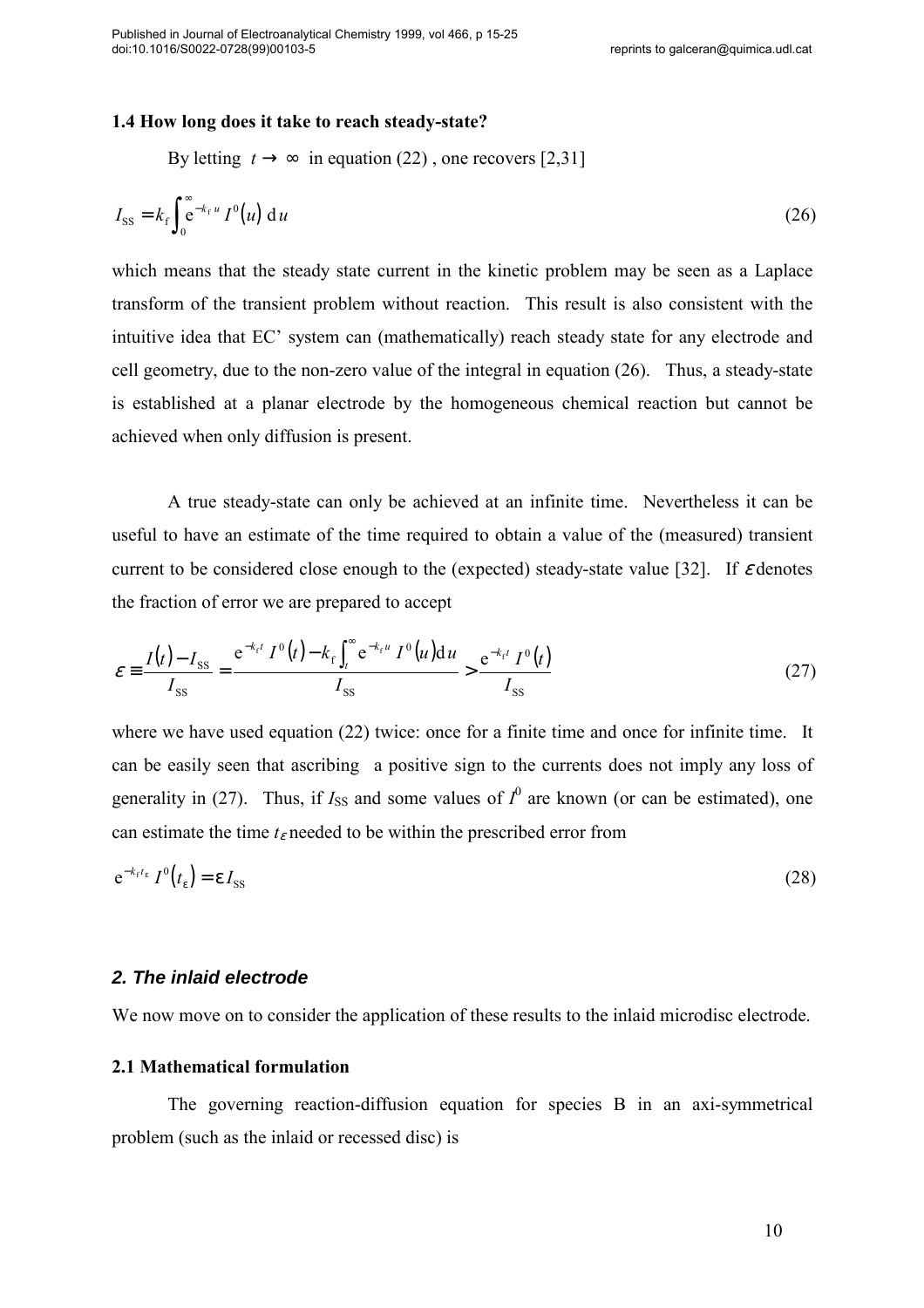Published in Journal of Electroanalytical Chemistry 1999, vol 466, p 15-25 doi:10.1016/S0022-0728(99)00103-5

$$
\frac{\partial c_{\rm B}}{\partial \tau} = \left( \frac{\partial^2 c_{\rm B}}{\partial r^2} + \frac{1}{r} \frac{\partial c_{\rm B}}{\partial r} + \frac{\partial^2 c_{\rm B}}{\partial z^2} \right) - K c_{\rm B}
$$
\n(29)

where r and z are the cylindrical coordinates normalised with respect to the electrode radius  $a$ ,  $K$  is the dimensionless (pseudo) first-order rate constant

$$
K \equiv k_{\rm f} a^2 / D_{\rm B} \tag{30}
$$

and  $\tau$  is the dimensionless time

$$
\tau \equiv D_{\rm B} t / a^2 \tag{31}
$$

Note that in some works [33,34] the non-dimensional time (31) is multiplied by a factor 4.

 As initial condition we assume that there is no B present in solution, as in (4). Assuming  $D_B = D_A$  and semi-infinite diffusion leads to  $c_A + c_B = c_A^*$ , as in (19). This means that we need only solve the system for  $c_B$ .

The boundary condition at the electrode surface, for the diffusion-limited current is

$$
c_{\rm B}(r, z, \tau) = c_{\rm A}^* \qquad r \le 1 \ z = 0 \qquad \tau \ge 0 \tag{32}
$$

At the insulator surrounding the electrode there is no flux

$$
\frac{\partial c_{\text{B}}(r,z,\tau)}{\partial z} = 0 \qquad r > 1 \ z = 0 \qquad \tau \ge 0 \tag{33}
$$

and for reasons of symmetry

$$
\frac{\partial c_{\rm B}(r, z, \tau)}{\partial r} = 0 \qquad r = 0 \ z \ge 0 \quad \tau \ge 0 \tag{34}
$$

Assuming semi-infinite diffusion

$$
c_{\mathcal{B}}(r, z, \tau) = 0 \qquad r \to \infty \quad \text{or} \quad z \to \infty \; ; \quad \tau \ge 0 \tag{35}
$$

We now use  $\phi$  to denote the normalised current or flux. For disc electrodes, this is obtained by dividing the measured current by the steady-state current [35] expected or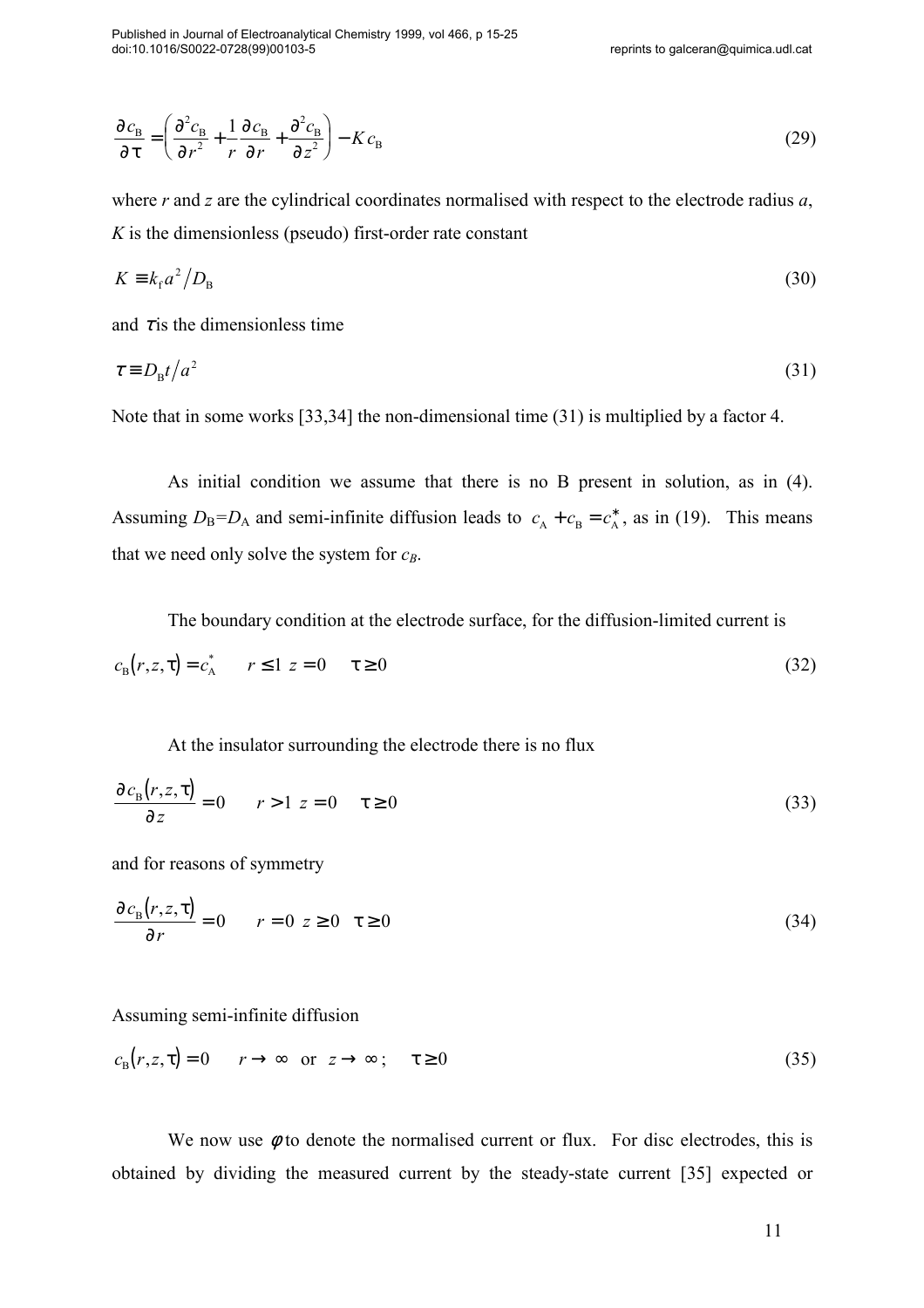measured at the inlaid-microdisc with the same bulk conditions and no homogeneous reaction

$$
\phi \equiv \frac{I}{4nFaD_{A}c_{A}^{*}} = -\frac{\pi}{2c_{A}^{*}} \int_{0}^{1} \left(\frac{\partial c_{B}}{\partial z}\right)_{z=0} r dr
$$
\n(36)

In terms of normalised parameters, the shifting formula (22) becomes

$$
\phi(\tau) = K \int_0^{\tau} e^{-Ku} \phi^0(u) du + e^{-K\tau} \phi^0(\tau)
$$
\n(37)

### 2.2 Simulation results

 The transient response over a range of pseudo first-order rate constants has been modelled using the Finite Element method. The approach is essentially the same as described elsewhere [34,36] because the inclusion of first-order kinetics does not alter the linearity of the problem and no special difficulties arise. The domain was divided in a series of four node rectangular elements forming an expanding mesh similar to that also used in Finite Difference calculations [37]. In each element the unknown concentration was interpolated linearly. Fifty non-uniform expanding elements are used over the disc surface. The time part of the problem was solved using a  $\theta$ -scheme with  $\theta$ =2/3 [38] and using a strategy of expanding time steps after an initial time-step of  $\Delta \tau = 10^{-6}$  run for the first 100 iterations, the time step was increased to  $10^{-4}$  for the next 10 iterations and then subsequently increased by a factor of 10 and run for 10 iterations each time until a final time-step of  $10<sup>5</sup>$ was reached. In this way the simulation time covered 9 orders of magnitude in order to reach the steady-state region. The code was written in Fortran 77 and run on an IBM RS6000 RISC workstation with 128 Mb memory yielding a typical execution time of ca. 10 min.

The evolution of the current with time can be seen in Figure 2 for several K-values. Qualitatively the behaviour with increasing K is as expected: we see bigger values of the flux at all times due to the catalytic reaction and the asymptotic approach to steady state appears sooner as K increases. At short times, the flux values tend to the same value, regardless of  $K$ : the regeneration of species A is small at short time and so, only a small catalytic increase in flux is seen. We can ascribe this behaviour to the asymptotic collapse, for all  $K$ , of the concentration profiles to the planar diffusion regime at short times. At the other end of the time range, for any value of  $K$ , the rate of diffusion away from the electrode of species B will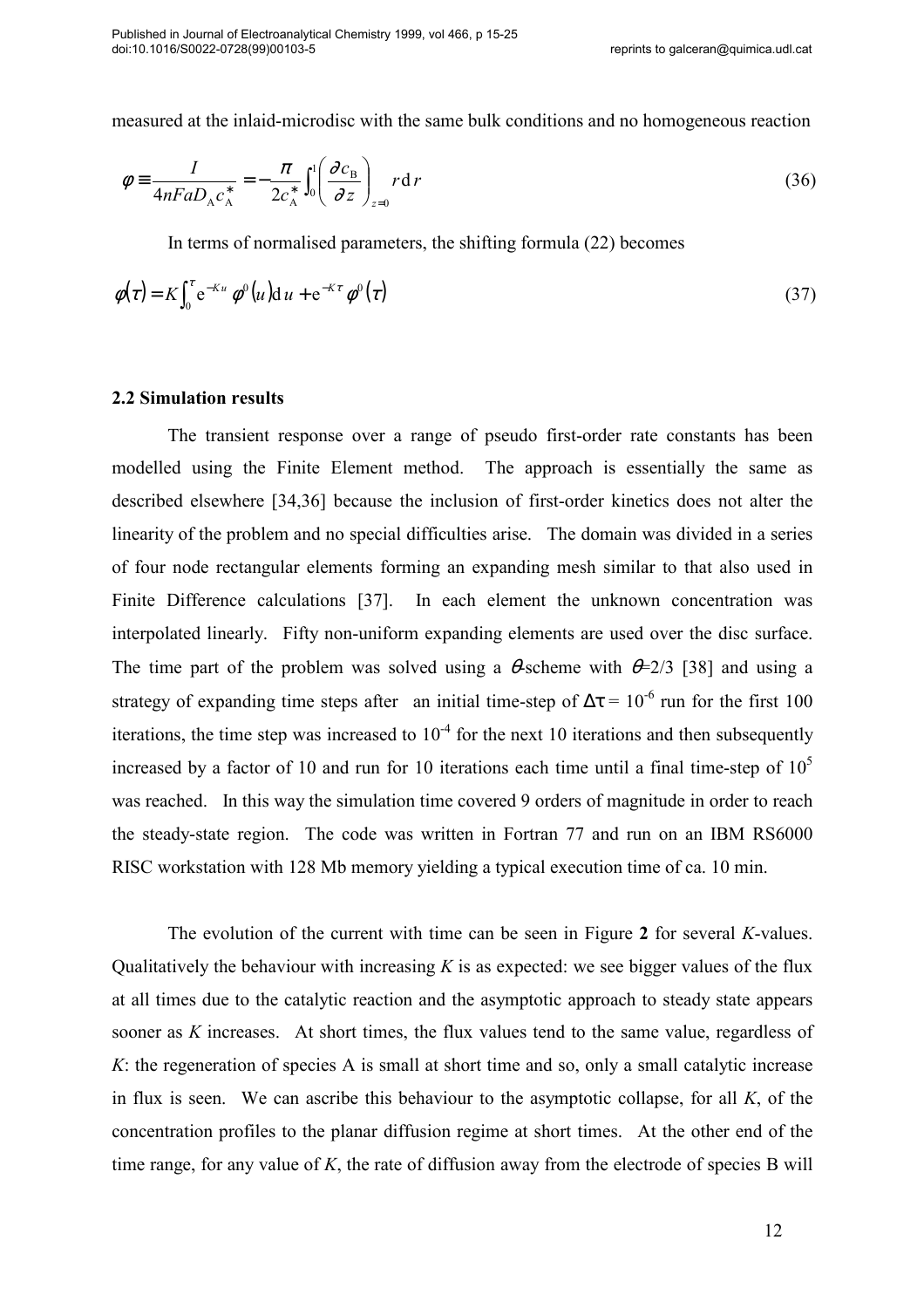become, at a certain time, comparable to the rate of the catalytic reaction in solution, at this point the concentration profiles stop spreading out as rapidly and a steady state is achieved.

## 2.3 Application of the shift expression

 To our knowledge, no rigorous analytical solution for the transient current towards an inlaid disc electrode has been reported. Many workers have made contributions to the current understanding of the asymptotic behaviour at short time [33,39-41], the most recent being by Phillips [42]

$$
\phi^0(\tau) = \frac{1}{4} \left( \sqrt{\frac{\pi}{\tau}} + \pi + \frac{\sqrt{\pi \tau}}{2} \right) \tag{38}
$$

where  $\phi^0$  refers to the normalised current given by (36) for the system without coupled reaction. Upon application of the shifting formula, equation (37) to eqn. (38), we obtain

$$
\phi(\tau) = \frac{\pi}{4} \left( 1 + \left( \sqrt{K} + \frac{1}{4\sqrt{K}} \right) \text{erf}\left(\sqrt{K\tau}\right) + \frac{e^{-K\tau}}{\sqrt{\pi\tau}} \right) \tag{39}
$$

Fig. 3 shows, in continuous line, the decay of the current, computed with the Finite Element simulation, towards the steady state value. Also shown in the figure, by the various symbols, are the results for different approximations. These are discussed below. It can be seen in Fig. 3 that, for  $K=10$ , the asymptotic analytical expression (39) (represented by the symbol  $\times$ ) reproduces very well (less than 0.6 % difference with respect to the simulated values) the whole  $\tau$  range. The errors increase with decreasing K; for example the maximum percentage difference is below 5.1 % when  $K=1$  and below 0.2% when  $K=100$ . The decreasing of the error with increasing K can be understood from equation (40) because for large values of  $K$ the main contribution comes from the short time region in the integral term, where (38) is very accurate.

 By reference to equation (39) it is now easy to see that the asymptotic collapse of the currents, regardless of the value of K, onto the planar diffusion regime for low  $\tau$  discussed above. As  $\tau$  tends towards zero in eqn. (39), we just recover, as the leading term, the first term in eqn. (38), which is the Cottrell expression for planar diffusion.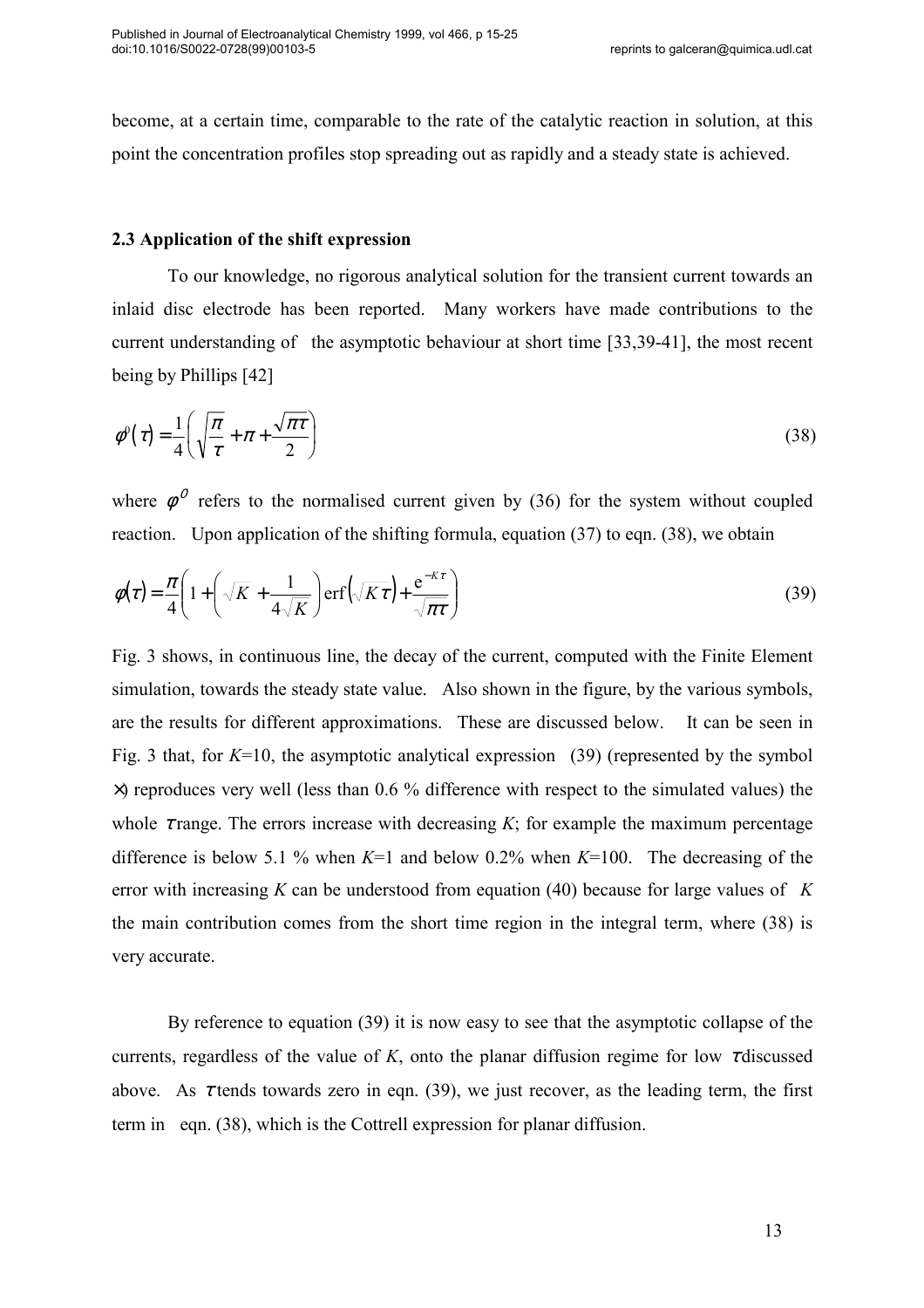In order to facilitate a direct comparison between the different approximate expressions (such as expression (39) and the others discussed below) for  $\phi(\tau)$ , the percentage difference between the simulated data (for  $K=1$ ) and the values predicted according to the different expressions are plotted in Fig. 4. If we knew the exact values of the current at different times we could assess the absolute error. In the absence of an exact analytical solution we must content ourselves with an indication of the error associated with this difference with respect to the simulated values. In fact, we can estimate the accuracy of the Finite Element simulation to be around -0.42%, which is the maximum difference observed between the steady state simulation value and the exact value [43]computed for steady-state using the dual integral method [44]). It can be seen in figures 3 and 4, that the agreement between the Finite Element simulation and expression  $(39)$  is excellent except when K is small and  $\tau$  is large. In Fig 4 it can be seen that the expression is accurate to 1% up to  $\tau$ =0.1 when  $K = 1$ 

 Other closed-form approximate expressions [33,45] are not easily integrated and so we resort to numerical integration. In particular, using the *de facto* expression [33], one obtains

$$
\phi(\tau) = 0.7854 \left( 1 - e^{-K\tau} \right) + 0.4431 \sqrt{K\pi} \operatorname{erf} \sqrt{K\tau} + 0.2146 \left. K \right|_{0}^{\tau} e^{-\frac{0.39115}{\sqrt{u}} - Ku} du + e^{-K\tau} \left\{ 0.7854 + 0.2146 e^{-\frac{0.39115}{\sqrt{\tau}}} + \frac{0.4431}{\sqrt{\tau}} \right\}
$$
\n(40)

For  $K=10$ , the difference between (40) and the simulated results remains under 0.17% (see Fig.3). For  $K=1$  the limit is 0.81% and for  $K=100$  the maximum difference is 0.03%. It is seen in Fig. 4, that the differences with (40) follow a slight oscillation: for low  $\tau$  the differences are negative and then become positive. The discrepancy is largest at long time.

 As pointed out above, the shifting expression (22) (or its dimensionless counterpart (37)) can also be used to relate values obtained from simulation. In this case the numerical integration for a specified non-zero value of  $K$  can be performed within the program that runs the simulation for  $K=0$ . However, once the simulated current values for  $K=0$  have been generated, Danckwerts' expression can be used to obtain the current for any value of  $K$  using just a spreadsheet. This latter option, which is more similar to the approach for handling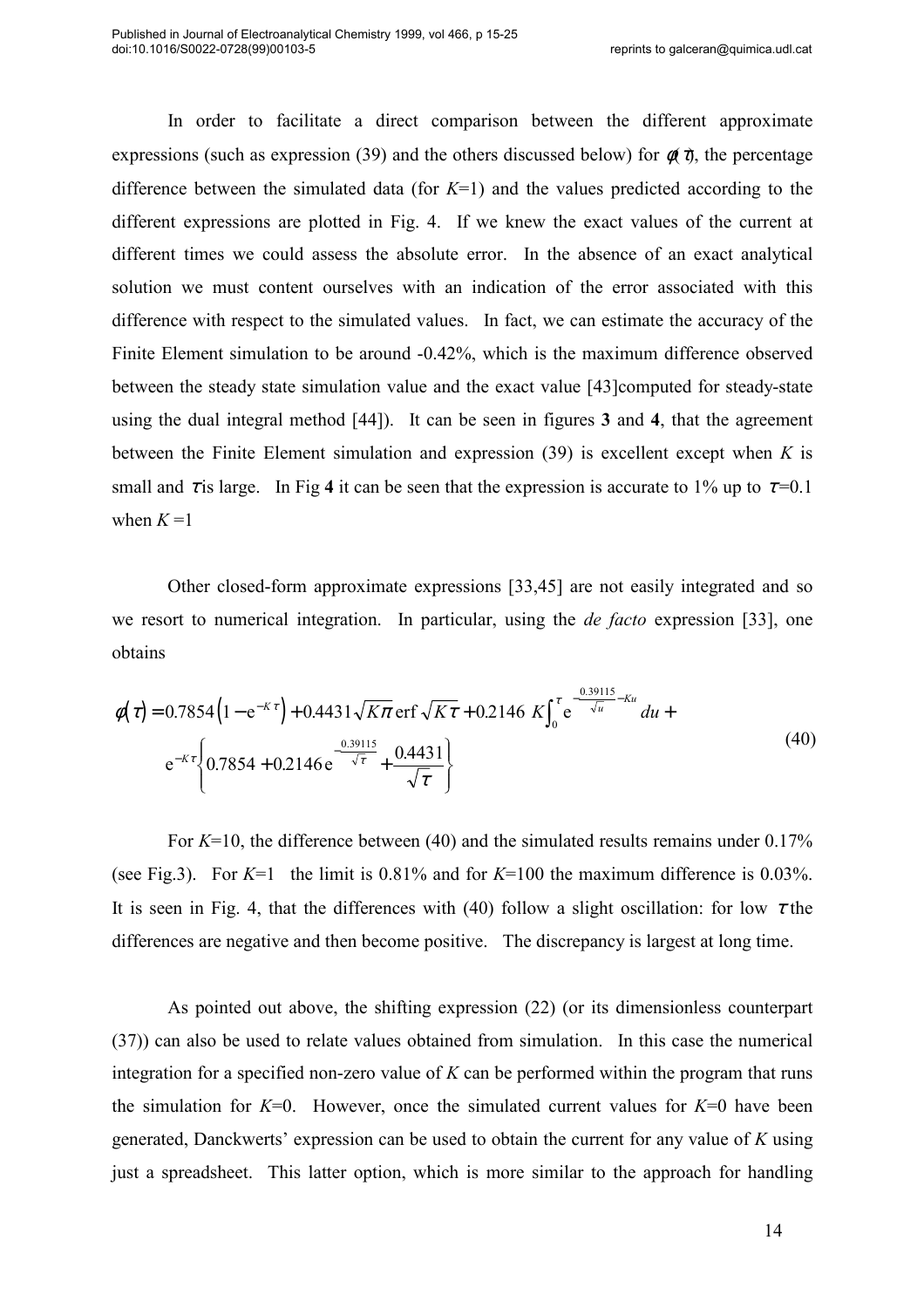experimental data, has been used in this work. Which ever approach is used an interpolation formula is needed to compute the integral term in equation (37). The accuracy of the procedure obviously depends on the spacing of the original data for  $\phi^0$ . We have used 10 equally spaced values of  $\tau$  within each decade, starting from  $\tau$ =0.001, according to the time stepping strategy described in section 2.2. Linear interpolation over estimates the current, as seen in Fig 3, by around 1%, which can be understood because the linearly interpolated current for K=0 between consecutive data points will always over estimate the actual current and because this over estimate is carried through by the Danckwerts' expression. It is seen in Fig 4 that the error usually increases smoothly except when changing decade (e.g. from  $\tau=0.1$ ) to  $\tau=0.2$  or from  $\tau=1$  to  $\tau=2$ ) due to the spread of the original data for  $K=0$ .

 To improve the results, we have used what can be called "cottrellian interpolation", that is the current for each interval is approximated by

$$
\phi^0(\tau) \approx a_0 + \frac{a_1}{\sqrt{\tau}}\tag{41}
$$

where  $a_0$  and  $a_1$  are chosen so that the interpolated current passes through the extremes of the interval (arising from each pair of time-contiguous data collected from the simulation). This option is consistent [24] with the leading terms of the asymptotic expressions (which are valid regardless of the shape of the electrode) for the normalised current at both time limits: very short  $\tau$  (see eqn. (44) below, derived in ref. [42]) and long  $\tau$  (see eqn. 18 in ref. [46]). The suggested "cottrellian interpolation" is simple to implement and is more accurate than linear interpolation, as can be verified by checking the accuracy of the interpolation with data generated for  $K=0$ . Using the shifting expression (37), the differences decrease to a level similar to the shifted *de facto* solution: under  $0.19\%$  difference for  $K=10$  and under  $0.74\%$ difference for  $K=1$ .

## **3. Recessed microdisc**

We now consider the case of the recessed microdisc.

## 3.1 Mathematical formulation

 The modelling of diffusion in the recessed electrode [36] follows the same differential equation (29) as the inlaid electrode. The same initial value  $c_B=0$  and boundary condition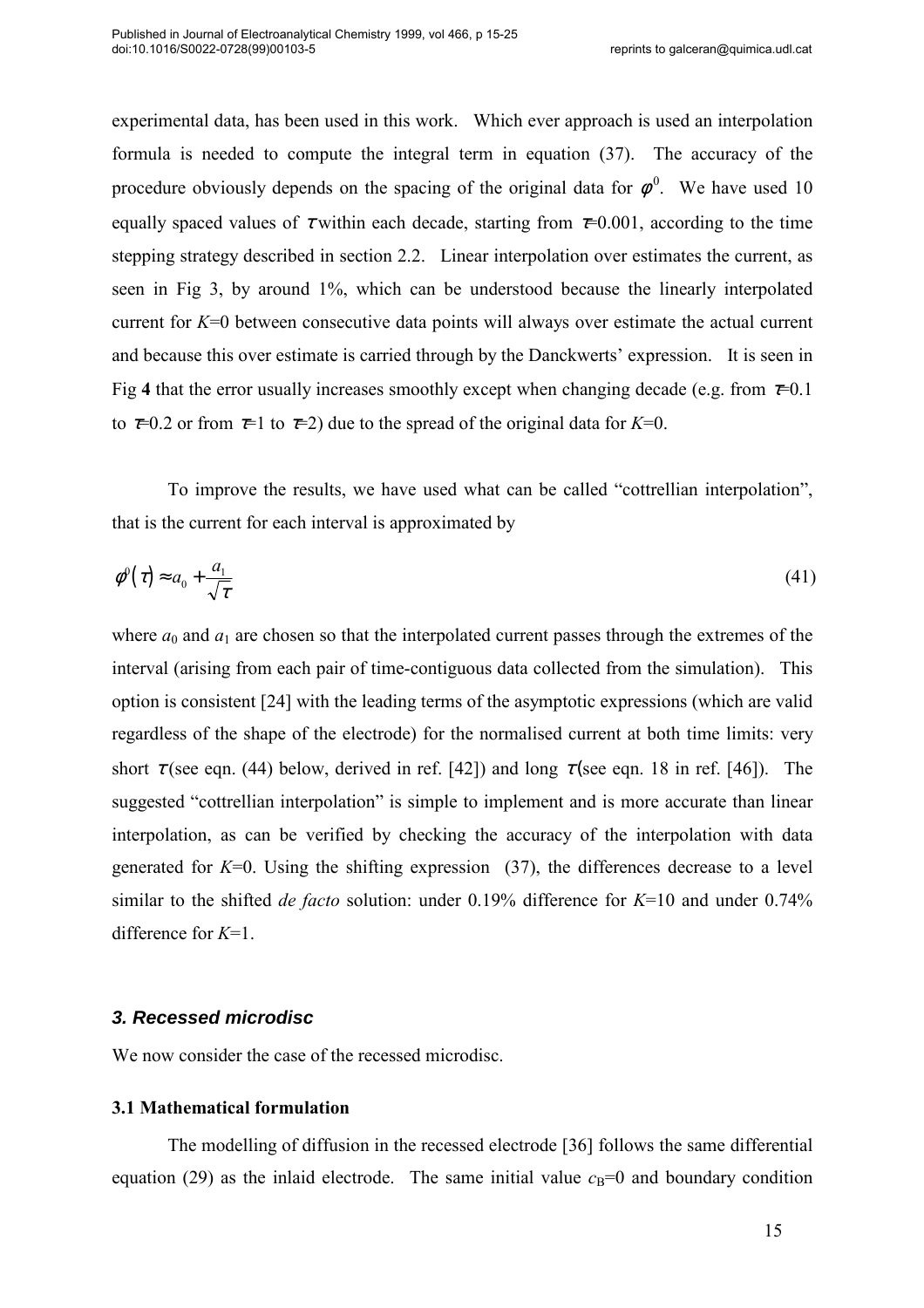equations (32), (34) and (35) apply. For the recessed microdisc the insulator forms a well whose depth, normalised with respect to the electrode radius  $a$ , is  $L$ . As a consequence we have

$$
\frac{\partial c_{\rm B}(r, z, \tau)}{\partial z} = 0 \qquad r > 1 \quad z = L \qquad \qquad \tau \ge 0 \tag{42}
$$

$$
\frac{\partial c_{\rm B}(r, z, \tau)}{\partial r} = 0 \qquad r = 1 \quad 0 \le z \le L \qquad \tau \ge 0 \tag{43}
$$

### 3.2 Simulation results

 Modelling the recessed microdisc under pseudo first-order kinetics was carried out using the program described in our previous work [36] with the modifications needed to incorporate the EC′ kinetics. Calculation details are analogous to those given in section 2.2 except that the mesh varied exponentially within the recess region as fully described elsewhere [36]. To our knowledge there are no previous results for this case in the literature, thus the use of the shift formula is a useful check on the correct behaviour of the simulation (see next section).

The transient responses have been modelled for  $L = 0$  to 1, because this range is encountered in microdisc arrays commonly fabricated by photolithographic techniques. Figure 5 shows the behaviour of current for a shallow recess. The pattern of behaviour is analogous to that of the inlaid electrode, as can be seen by comparison of Fig 5 with Fig. 2. Consequently the comments made in section 2.2 also apply here for the recessed electrode. In particular, we notice the collapse of all the currents as  $\tau$  tends towards zero. A similar collapse at low t, for any L, has already been shown elsewhere [36]. The main difference between Fig 5 and Fig. 2 is the global decrease in all currents due to the enhanced difficulty for the mass transport towards the electrode at the bottom of the well.

## 3.3 Application of the shift expression

Expression (37) with  $K=10$  has been applied to data obtained from a simulation with  $K=0$  [36] and  $L=0.1$ . As already seen for the inlaid electrode, Fig. 6 shows that "cottrellian"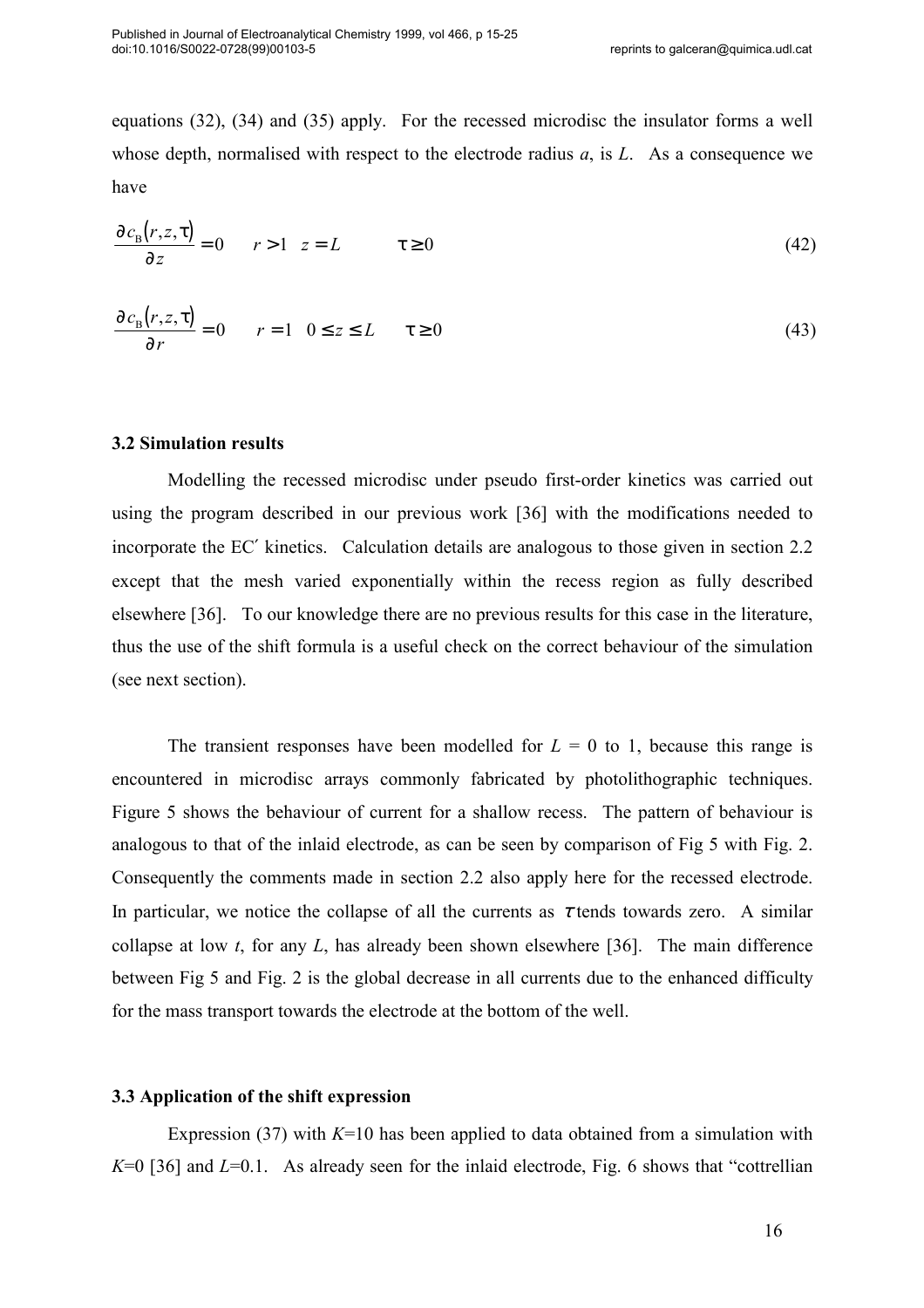interpolation" (41) works much better in reproducing the directly simulated values (with  $K=10$ ) than linear interpolation. Values from both simulations match very well, furnishing an independent internal check on the coherence of the simulations.

## **4. The diffusion start of EC' is cottrellian**

 The observed asymptotic trend towards cottrellian behaviour at short times for the inlaid and recessed disc can be shown to be generally applicable for any electrode geometry when diffusion is the only transport phenomenon present. Phillips and Jansons have shown [42] that

$$
I^{0}(t) = n_{e} F c^{*} D \left[ \frac{A}{\sqrt{\pi D t}} + M \right] + O(t^{1/2})
$$
\n(44)

where M is a constant depending on the geometric characteristics of the electrode and insulator in contact with it. Using the shift expression (22), one obtains

$$
I(t) = n_e F A c^* \sqrt{\frac{D}{\pi t}} + n_e F D c^* M + O(t^{1/2})
$$
\n(45)

for the current with a coupled first order homogeneous reaction. It is worth noticing that the leading term of the asymptotic expression (45) for the current does not contain the kinetic constant. This cottrellian behaviour can be physically understood because the current is insensitive to the regeneration of the reactant through the kinetic step at sufficiently short times.

# **Conclusions**

Danckwerts' expression relates the transient concentrations  $c_B$  in a first-order EC' reaction with the concentrations found for  $c_B$  in the same problem but with no reaction. Conditions for the application of Danckwerts' expression are: a time-independent linear operator **L** (equation (2)), zero initial concentration for B (equation (4)) and linear time-independent boundary conditions (equation (5)). Although migration is just another linear term in the global linear operator along side those for diffusion and convection, the need of time independent boundary conditions on the surfaces bounding the solution impedes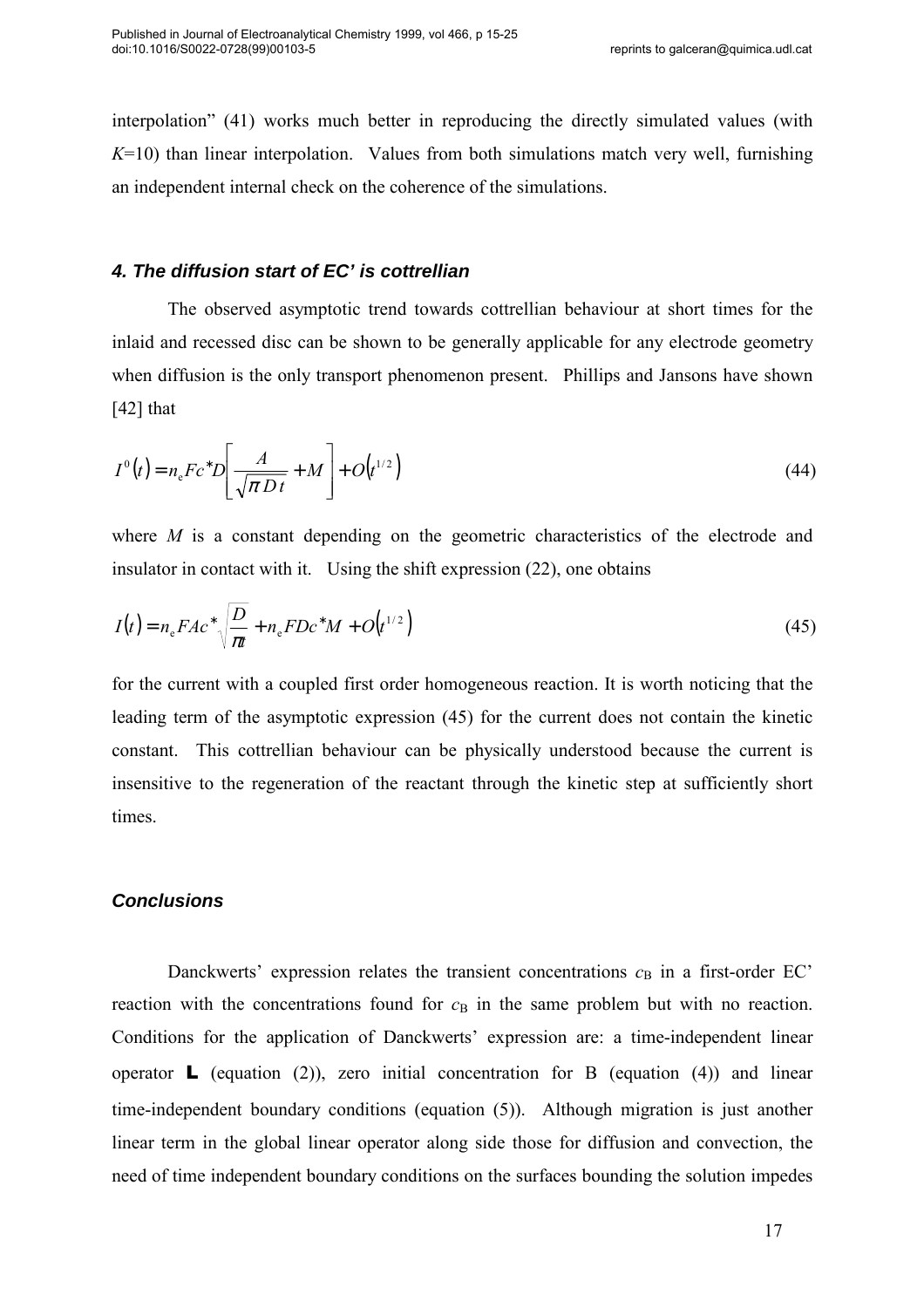its inclusion when applying Danckwerts' expression to limiting currents. Assuming equal diffusion coefficients for A and B and no flux of A or B across the boundaries, we have derived expression (22), which allows the computation of transient currents through a "shifting" of the currents obtained when there is no coupled reaction. The shifting can be applied to (exact or approximate) analytical expressions for the transients or arrays of (simulated or experimental) data. The value of K (or  $k_f$ ) can be determined by exploiting the relationship in equation (24) in a logarithmic plot of derivatives (or increments) of the transient currents for a wide range of experimental conditions. It has been shown that "cottrellian interpolation" (equation (41)) is a very convenient method for interpolating the current when there is no coupled homogeneous reaction. An estimation of the time needed to achieve a certain proximity to the steady-state, equation (28), has also been provided.

 Using the Finite Element Method we have obtained transient currents for the inlaid and recessed electrodes. In both cases, the shifting expression arising from Danckwerts' expression allows a satisfactory assessment of the quality of the simulation. The currents exhibit a catalytic increase with increasing homogeneous reaction rate, K, and a decrease with increasing recess depth, L.

For short times, low  $\tau$ , the behaviour of all transient currents (regardless of K or L) collapse to cottrellian behaviour (which can be ascribed to planar diffusion with  $K=0$ ) at any shape of electrode where diffusion is the only transport phenomenon.

## **Acknowledgements**

J.G. gratefully acknowledges support of this research by the Spanish Ministry of Education and Culture (DGICYT: Project PB96-0379 and Convenio S.E.U.I.D.-Royal Society), the University of Lleida and from the "Ajuntament de Lleida". This work was supported by EPSRC grant GR/K14704.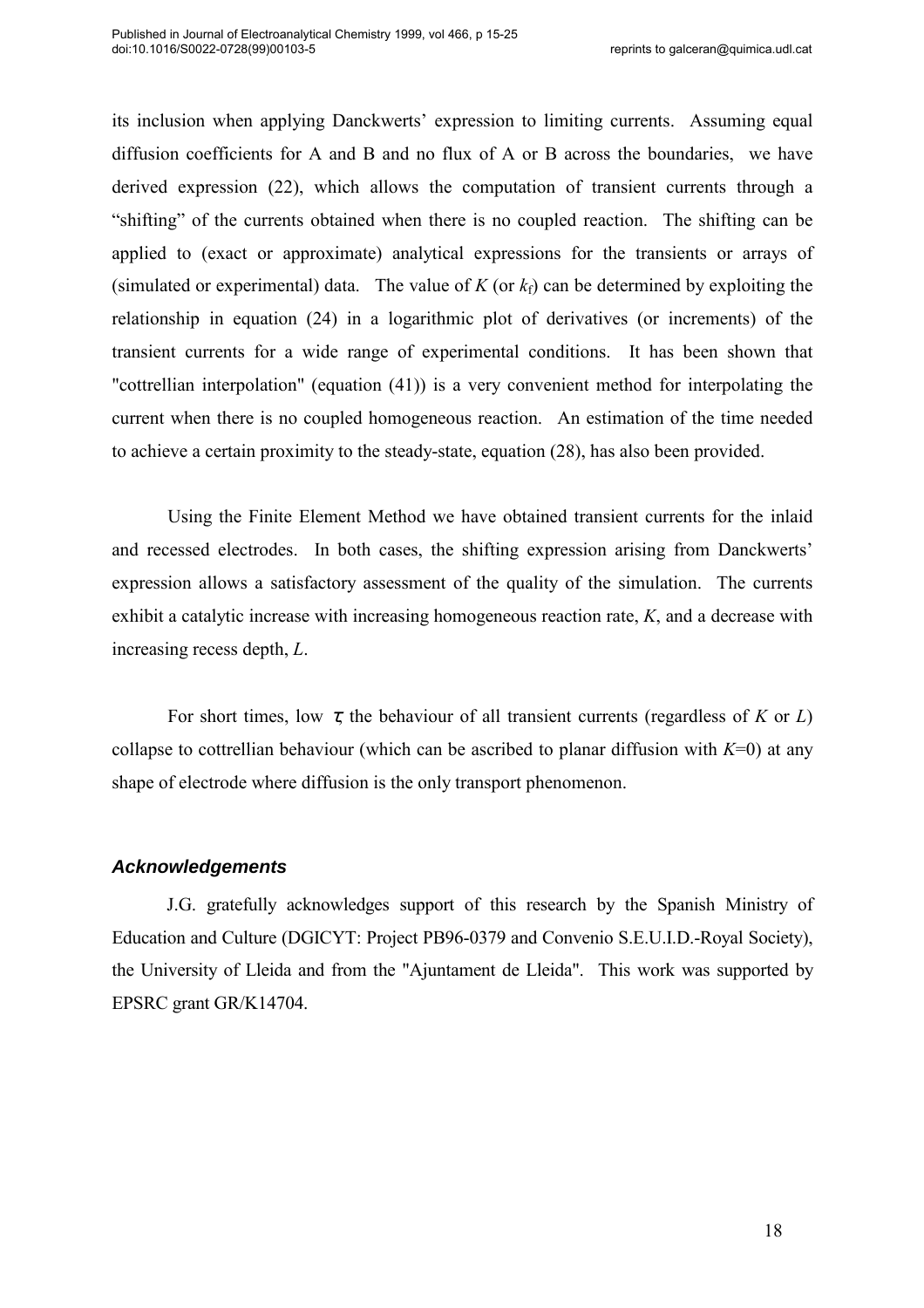#### References:

- [1] P.V. Danckwerts, Trans. Faraday Soc., 47 (1951) 1014.
- [2] J. Crank, The Mathematics of Diffusion, Oxford University Press, London, 1957.
- [3] H.S. Carslaw, J.C. Jaeger, Conduction of heat in solids, Clarendon Press, Oxford, 1959.
- [4] E.N. Lightfoot, AIChE J., 10 (1964) 278.
- [5] F.P. Foraboschi, AIChE J., 11 (1965) 752.
- [6] W.E. Stewart, Chem. Eng. Sci., 23 (1968) 483.
- [7] J.S. Vrentas and C.M. Vrentas, AIChE J., 33 (1987) 167.
- [8] J.S. Vrentas and C.M. Vrentas, AIChE J., 34 (1988) 347.
- [9] A.C. Testa and W.H. Reinmuth, Anal. Chem., 33 (1961) 1320.
- [10] A.J. Bard, L.R. Faulkner, Electrochemical Methods, Fundamentals and Applications, Wiley, New York, 1980. p. 429
- [11] G. Denuault. Ph.D. Thesis University of Southampton, 1989.
- [12] T. Schulmeister, Select. Electr. Rev., 12 (1990) 203.
- [13] K.B. Oldham, Anal. Chem., 58 (1986) 2296.
- [14] C.G. Phillips, J. Electroanal. Chem., 296 (1990) 255.
- [15] G. Denuault, M. Fleischmann, D. Pletcher and O.R. Tutty, J. Electroanal. Chem., 280 (1990) 243.
- [16] O.R. Tutty and G. Denuault, IMA. J. Appl. Math., 53 (1994) 95.
- [17] M.A. Bender and H.A. Stone, J. Electroanal. Chem., 351 (1993) 29.
- [18] I. Lavagnini, P. Pastore and F. Magno, J. Electroanal. Chem., 358 (1993) 193.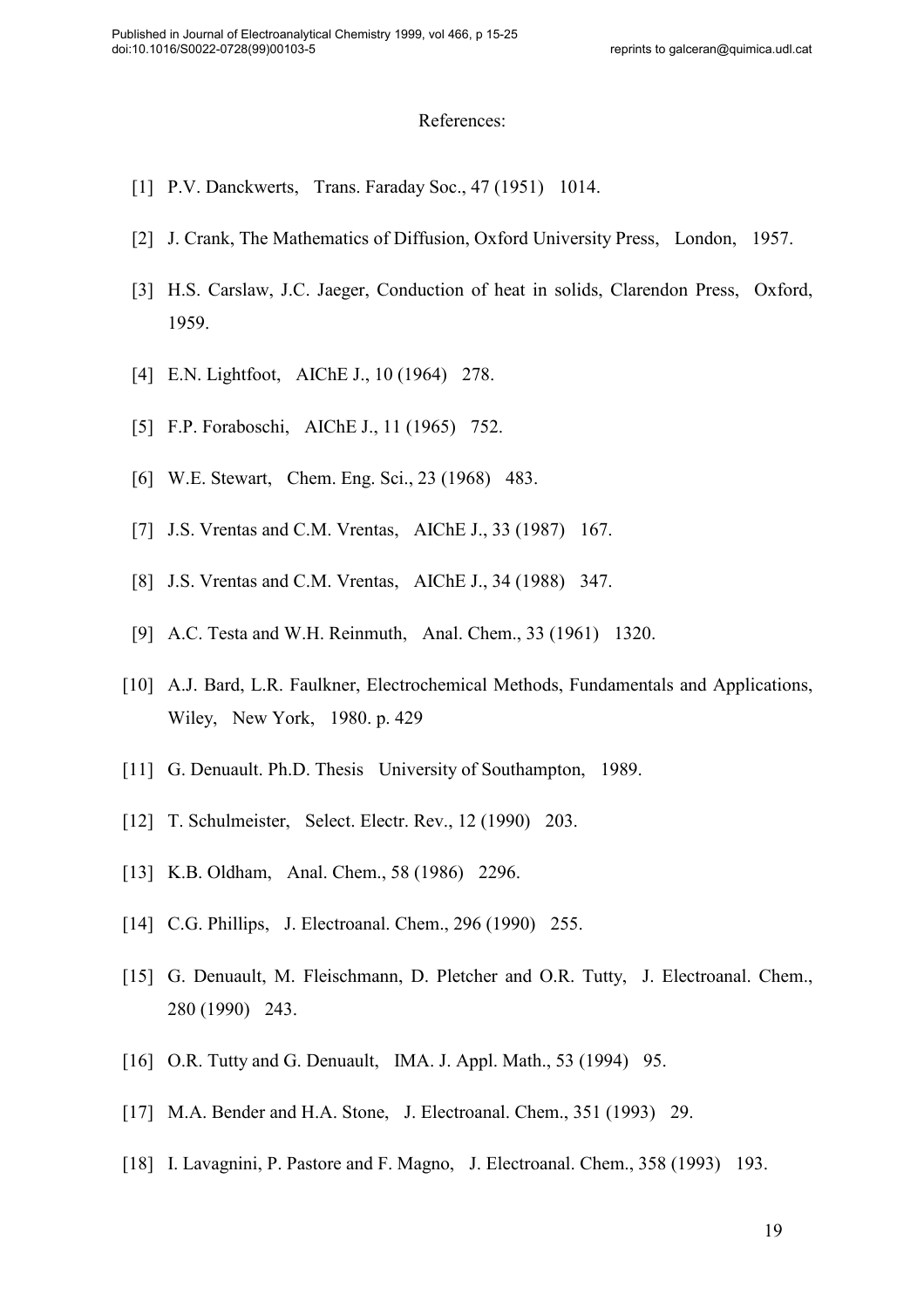- [19] O.R. Tutty, J. Electroanal. Chem., 377 (1994) 39.
- [20] O.R. Tutty, J. Electroanal. Chem., 379 (1994) 519.
- [21] J. Koryta, J. Dvorak and V. Bohackova, Electrochemistry, Methuen, London, 1970.
- [22] J. Kwak and A.J. Bard, Anal. Chem., 61 (1989) 1221.
- [23] J.M. Saveant and D. Tessier, J. Electroanal. Chem., 61 (1975) 251.
- [24] K.B. Oldham, J. Electroanal. Chem., 145 (1983) 9.
- [25] F.E. Woodard, R.D. Goodin and P.J. Kinlen, Anal. Chem., 56 (1984) 1920.
- [26] A. Blagg, S.W. Carr, G.R. Cooper, I.D. Dobson, J.B. Gill, D.C. Goodall, B.L. Shaw, N. Taylor and T. Boddington, J. Chem. Soc. Dalton Trans., 6 (1985) 1213.
- [27] D.K. Cope and D.E. Tallman, J. Electroanal. Chem., 303 (1991) 1.
- [28] P.J. Mahon and K.B. Oldham, J. Electroanal. Chem., 445 (1998) 179.
- [29] P.R. Unwin and A.J. Bard, J. Phys. Chem., 95 (1991) 7814.
- [30] J.R. Delmastro and D.E. Smith, J. Phys. Chem., 71 (1967) 2138.
- [31] C.G. Phillips, J. Electroanal. Chem., 291 (1990) 251.
- [32] C.G. Zoski, A.M. Bond, E.T. Allinson and K.B. Oldham, Anal. Chem., 62 (1990) 37.
- [33] D. Shoup and A. Szabo, J. Electroanal. Chem., 140 (1982) 237.
- [34] J. Galceran, D.J. Gavaghan and J.S. Rollett, J. Electroanal. Chem., 394 (1995) 17.
- [35] Y. Saito, Rev. Polarogr. Jpn., 15 (1968) 177.
- [36] P.N. Bartlett and S.L. Taylor, J. Electroanal. Chem., 453 (1998) 49.
- [37] D.J. Gavaghan, J. Electroanal. Chem., 456 (1998) 1.
- [38] J. Puy, J. Galceran, J. Salvador, J. Cecilia, J.M. Diazcruz, M. Esteban and F. Mas, J.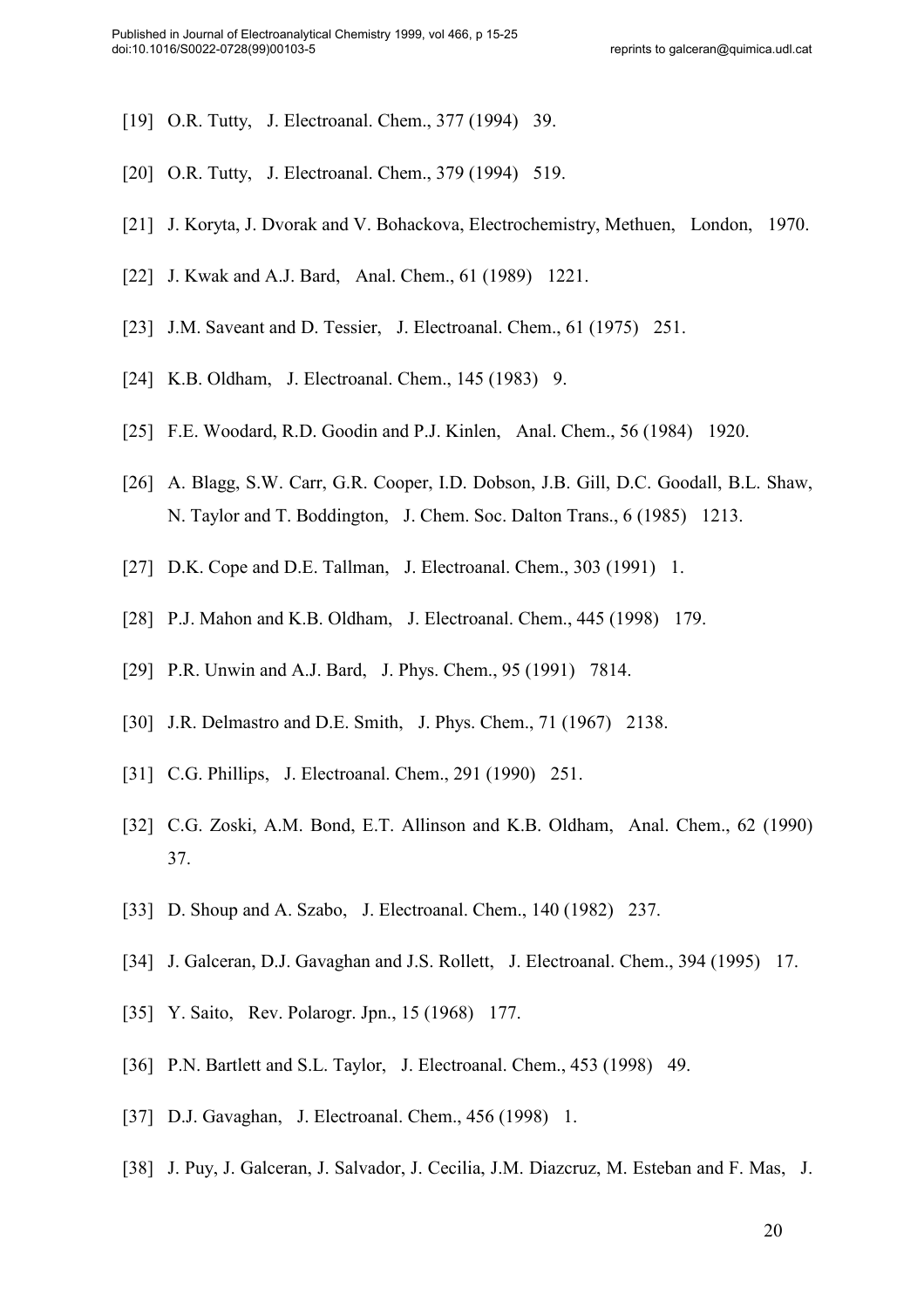Electroanal. Chem., 374 (1994) 223.

- [39] K.B. Oldham, J. Electroanal. Chem., 122 (1981) 1.
- [40] K. Aoki and J. Osteryoung, J. Electroanal. Chem., 122 (1981) 19.
- [41] K. Aoki and J. Osteryoung, J. Electroanal. Chem., 160 (1984) 335.
- [42] C.G. Phillips and K.M. Jansons, Proc. R. Soc. Lond. Ser. A, 428 (1990) 431.
- [43] J. Galceran, S.L. Taylor and P.N. Bartlett. In preparation.
- [44] J. Galceran, J. Salvador, J. Puy, J. Cecilia and D.J. Gavaghan, J. Electroanal. Chem., 440 (1997) 1.
- [45] L. Rajendran and M.V. Sangaranarayanan, J. Electroanal. Chem., 392 (1995) 75.
- [46] C.G. Phillips, J. Electroanal. Chem., 333 (1992) 11.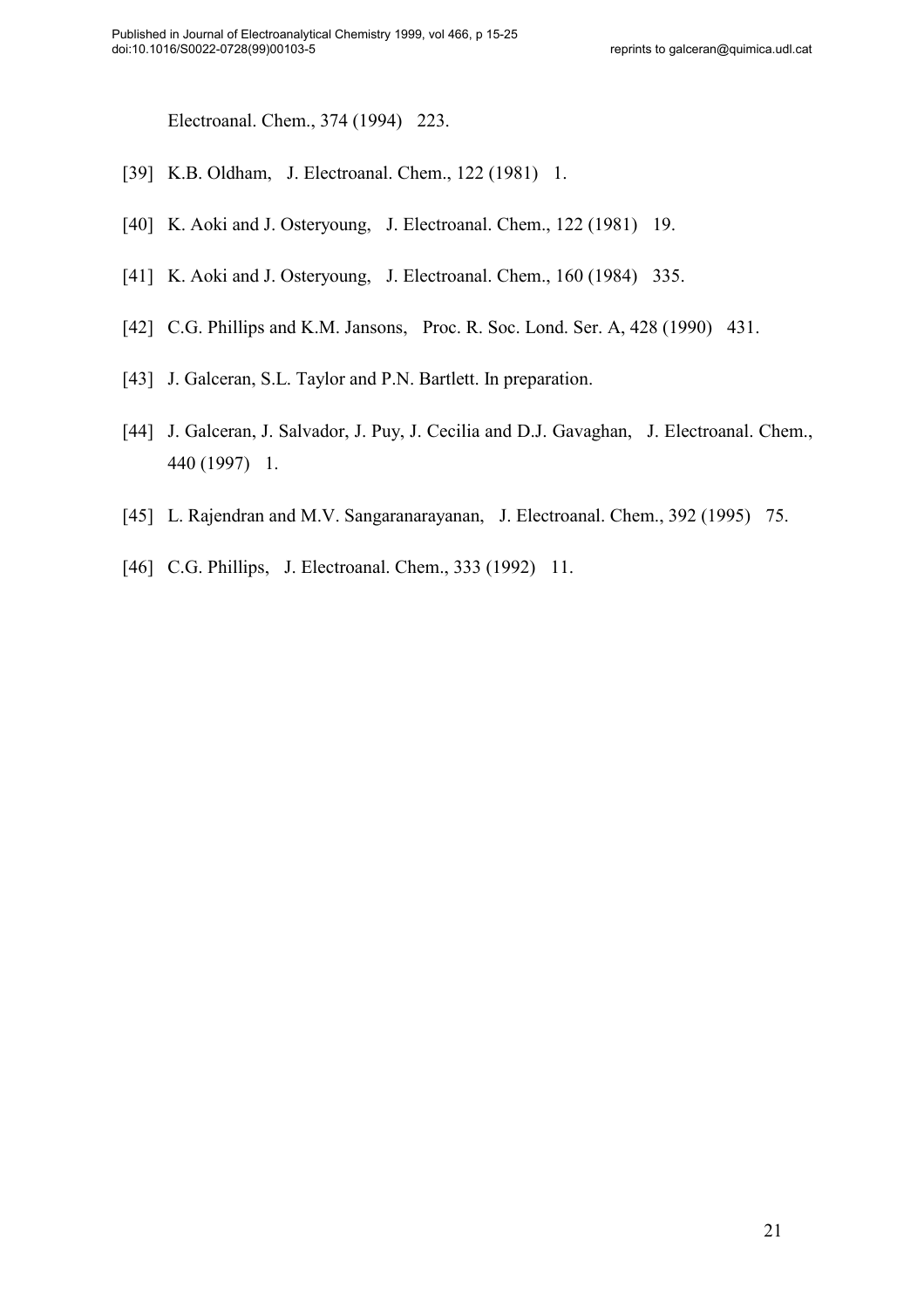## Figure legends:

**Figure 1.** Determination of the kinetic constant  $(k_f)$  from a plot of the natural logarithm of the quotient of increments in current against time. The approximate expression given in equation (25) has been used together with data from the Finite Element simulations with  $k_f$ =10 s<sup>-1</sup> for the inlaid electrode (marker o) and for the recessed electrode (L=0.1; marker  $\Delta$ ). The solid line corresponds to the expected values given by  $k_f$  t.

Figure 2. Simulated dimensionless currents ( $\phi$  given by equation (36)) at the inlaid microdisc as a function of the dimensionless time ( $\tau$  given by equation (31)) calculated using the Finite Element simulation for pseudo-first order EC′ kinetics, using the different values for the dimensionless rate constant,  $K$  (given by equation (30)), shown.

Figure 3. Plot of the normalised current  $\phi$  as a function of the dimensionless time  $\tau$  for  $K=10$ . The solid line was calculated by Finite Element simulation of the homogeneous reaction. The various symbols show the results obtained by application of the "shifting formula" (37) to different approximations for  $\phi^0$ :  $\times$  represents the results obtained from the shifted asymptotic short time expression (39);  $\Delta$  represents the results obtained from the shifted *de facto* expression (40);  $\bullet$  represents the results calculated from the Finite Element simulation for  $K=0$  and using linear interpolation; represents the results calculated from the same Finite Element simulation for  $K=0$  but with using "cottrellian" interpolation (41). The broken horizontal line indicates the steady-state value as computed exactly [43].

Figure 4. Plot of the percentage differences of various expressions with respect to the results of the Finite Element simulation for  $K=1$ .  $\times$  represents the results obtained from the shifted asymptotic short time expression (39);  $\Delta$  represents the results obtained from the shifted *de facto* expression (40);  $\bullet$  represents the results calculated from the Finite Element simulation for  $K=0$  and using linear interpolation; represents the results calculated from the same Finite Element simulation for  $K=0$  but with using "cottrellian interpolation" (41).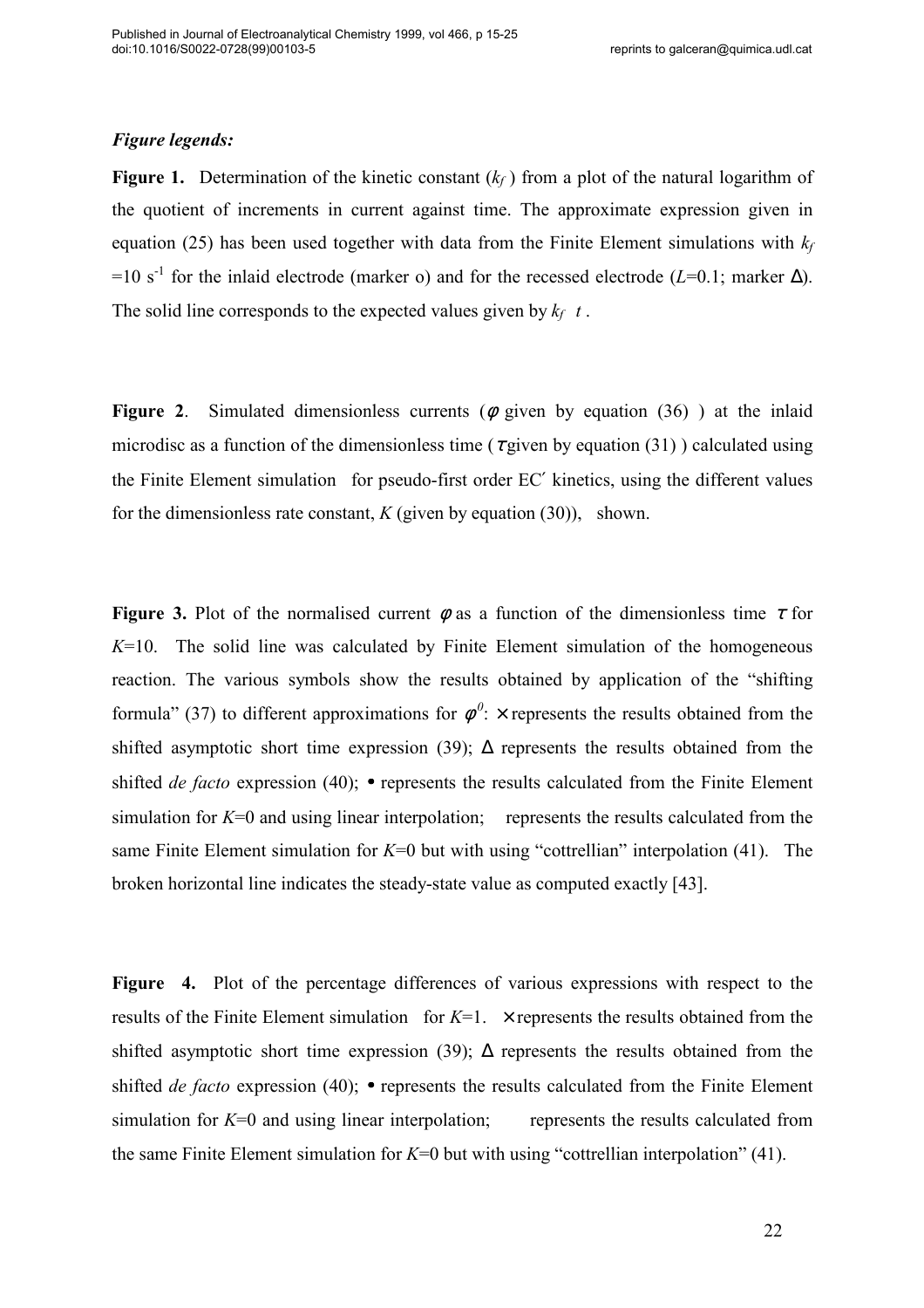Figure 5.: Simulated dimensionless currents ( $\phi$ ) at the recessed microdisc (L=0.1) as a function of the dimensionless time ( $\tau$ ) calculated using Finite Element for pseudo-first order EC' kinetics, corresponding to different values for the dimensionless rate constant, K, shown.

Figure 6. Currents obtained through direct Finite Element simulation of recessed microdisc  $(L=0.025)$  for  $K=10$  (o) and application of the shift formula (37) to data from the simulation  $K=0$  ( $\bullet$  linear interpolation, "cottrellian interpolation" (41)).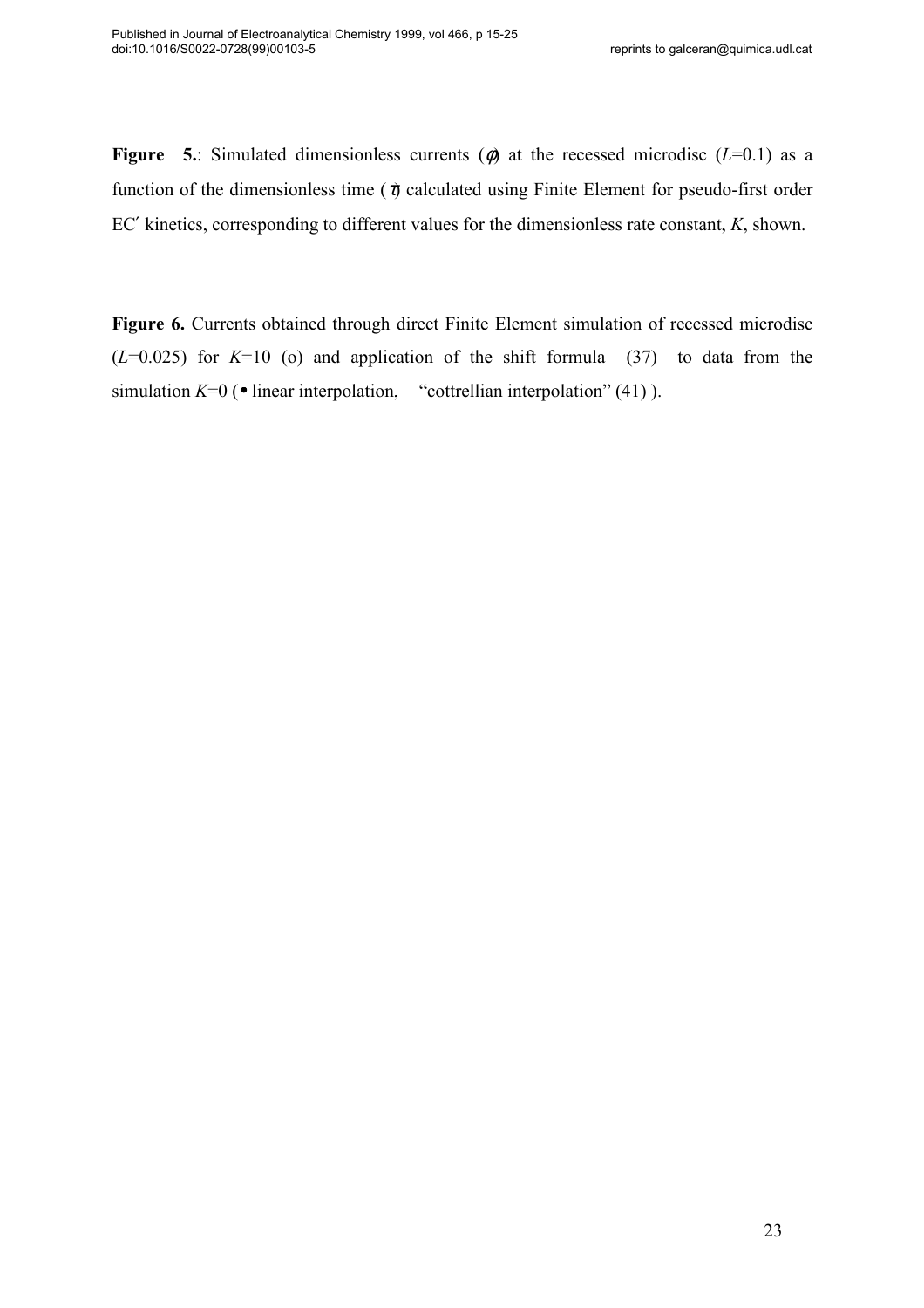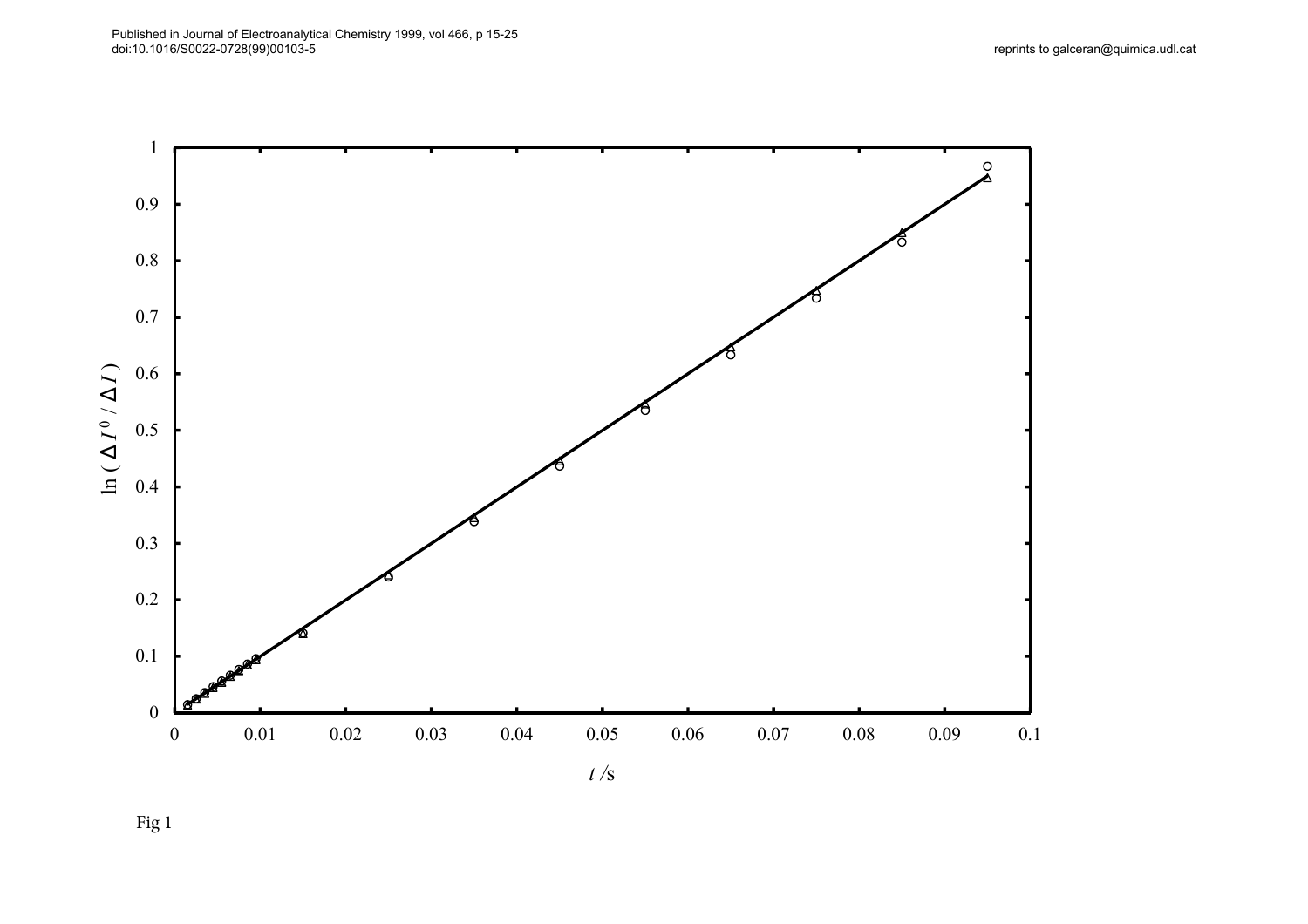

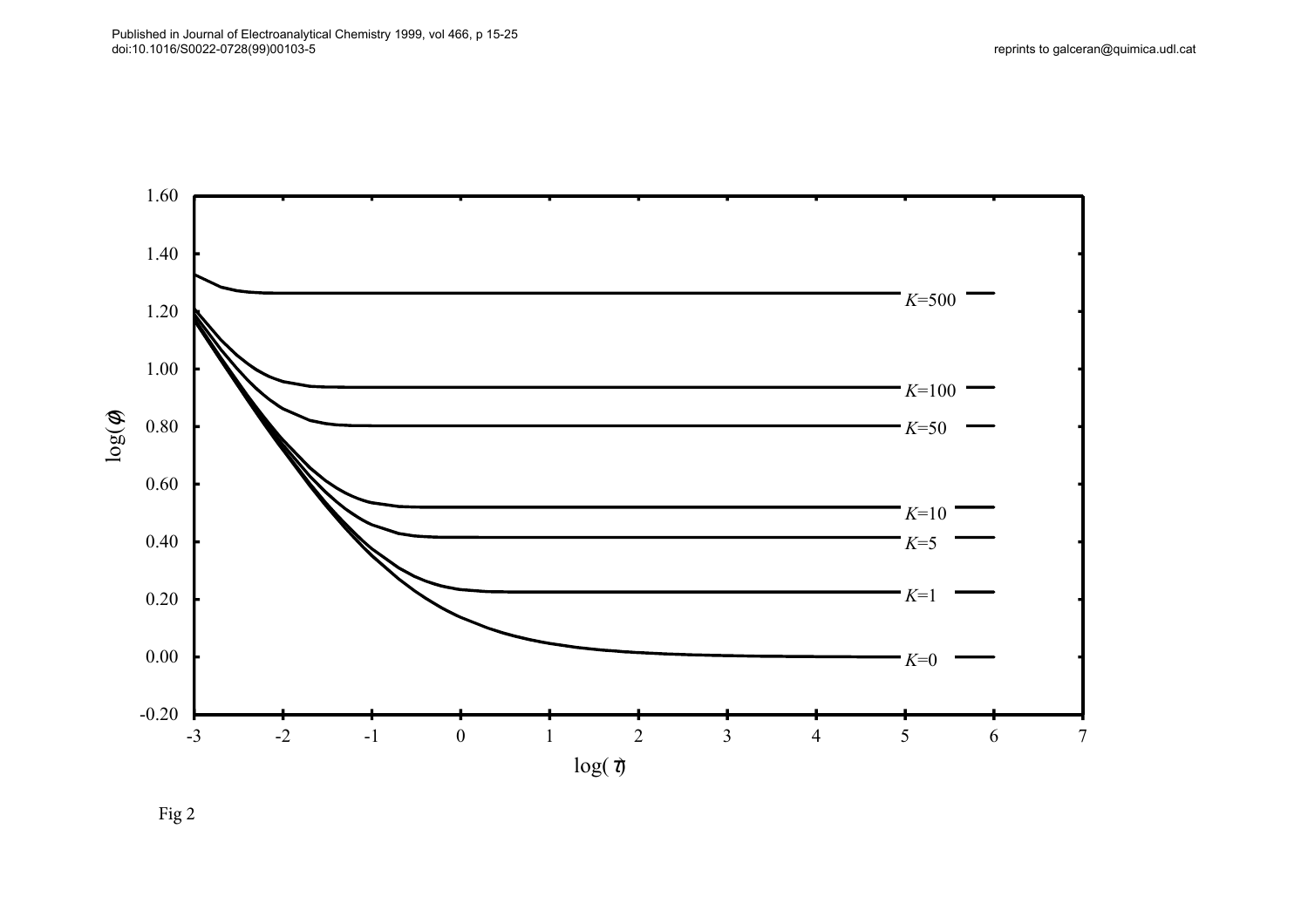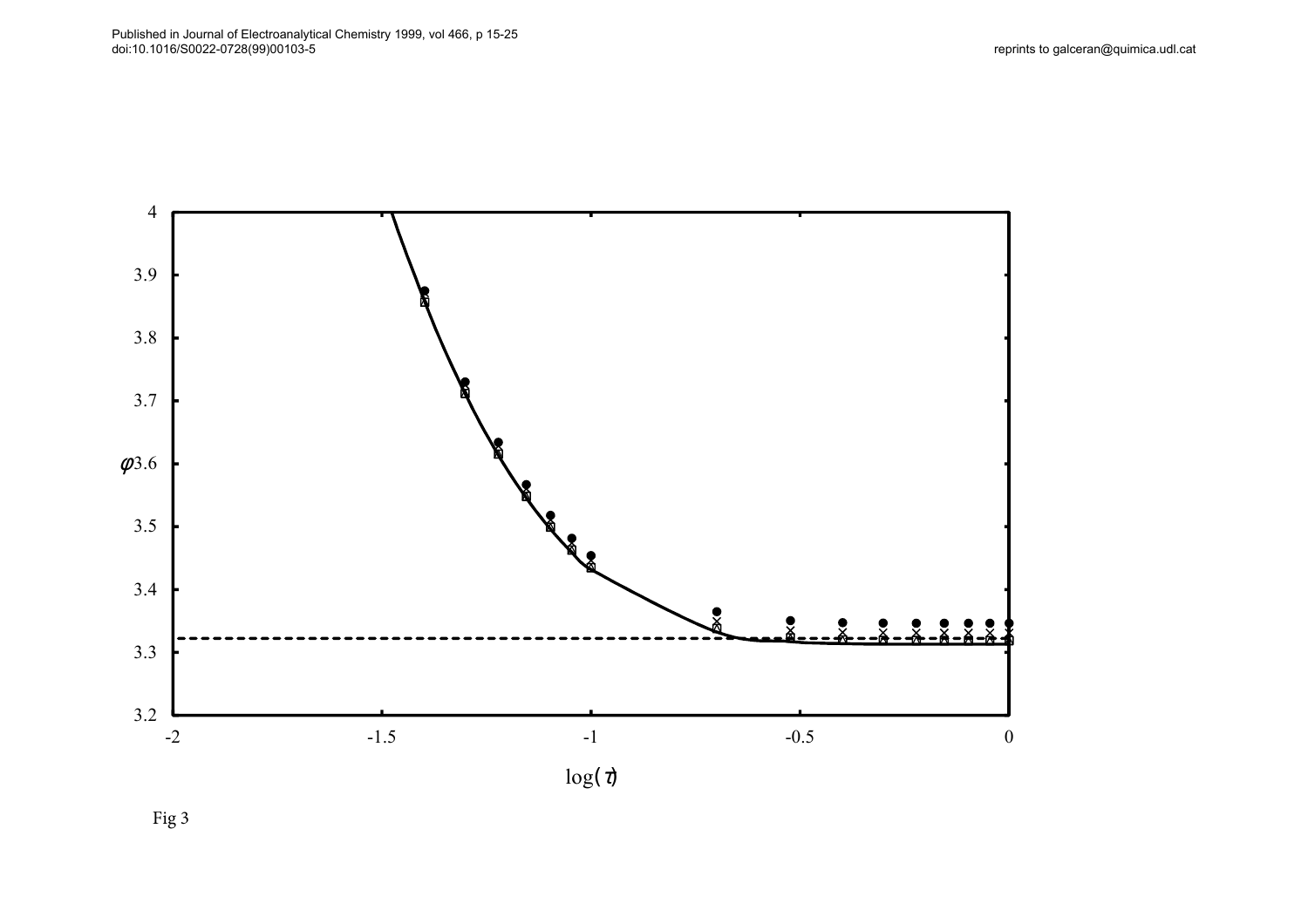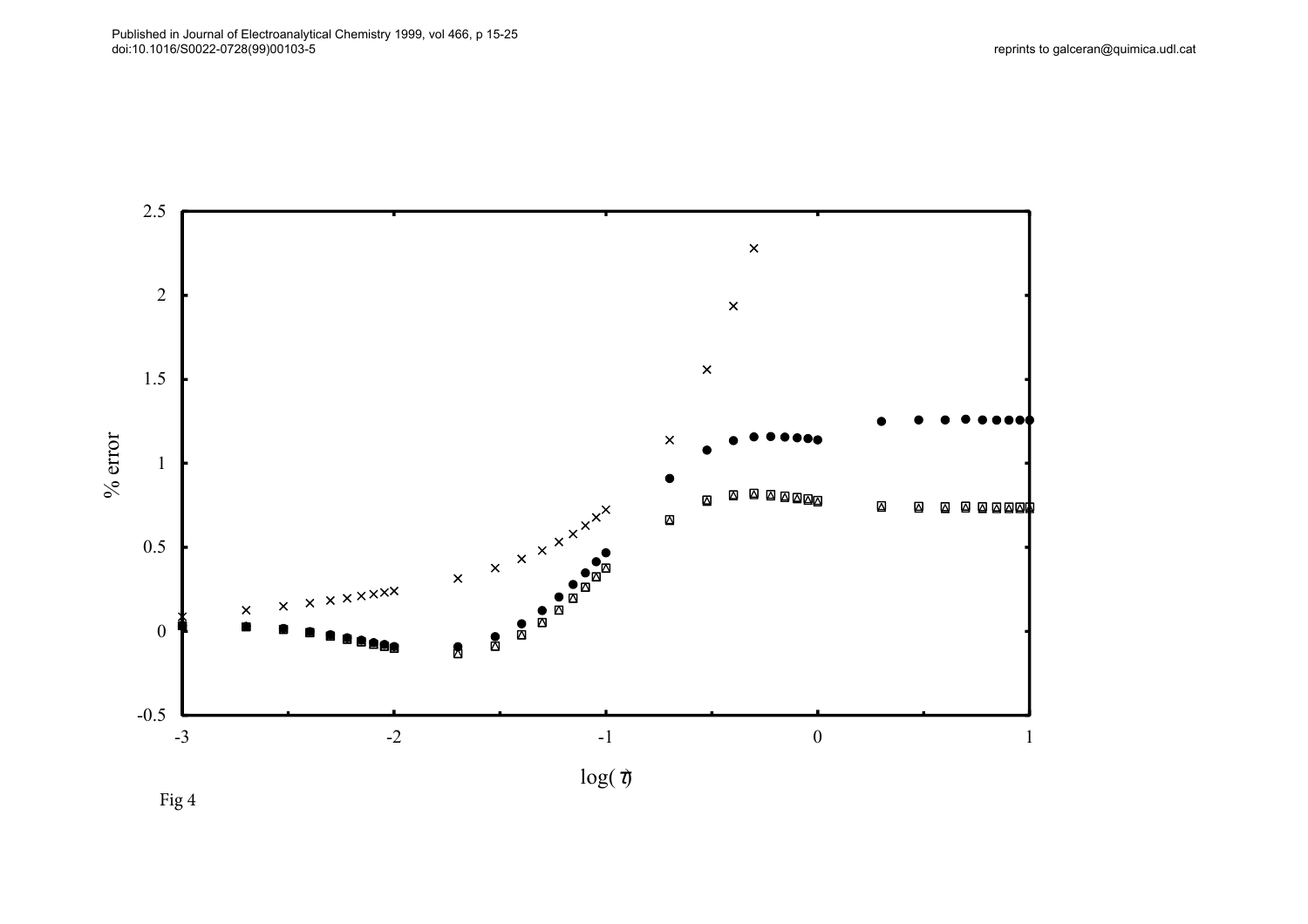reprints to galceran@quimica.udl.cat